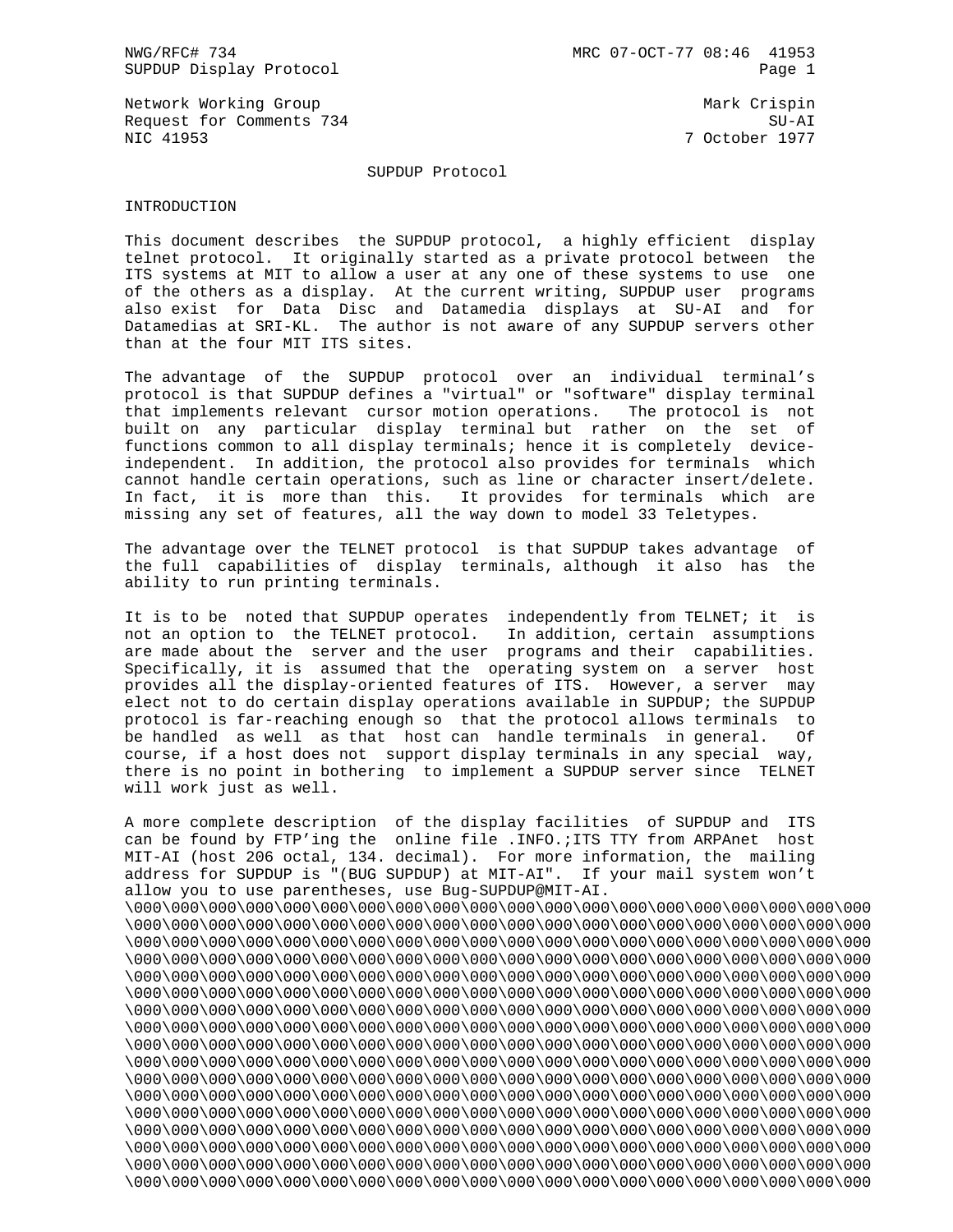\000\000\000\000\000\000\000\000\000\000\000\000\000\000\000\000\000\000\000\000 \000\000\000\000\000\000\000\000\000\000\000\000\000\000\000\000\000\000\000\000 \000\000\000\000\000\000\000\000\000\000\000\000\000\000\000\000\000\000\000\000 \000\000\000\000\000\000\000\000\000\000\000\000\000\000\000\000\000\000\000\000\ \000\000\000\000\000\000\000\000\000\000\000\000\000\000\000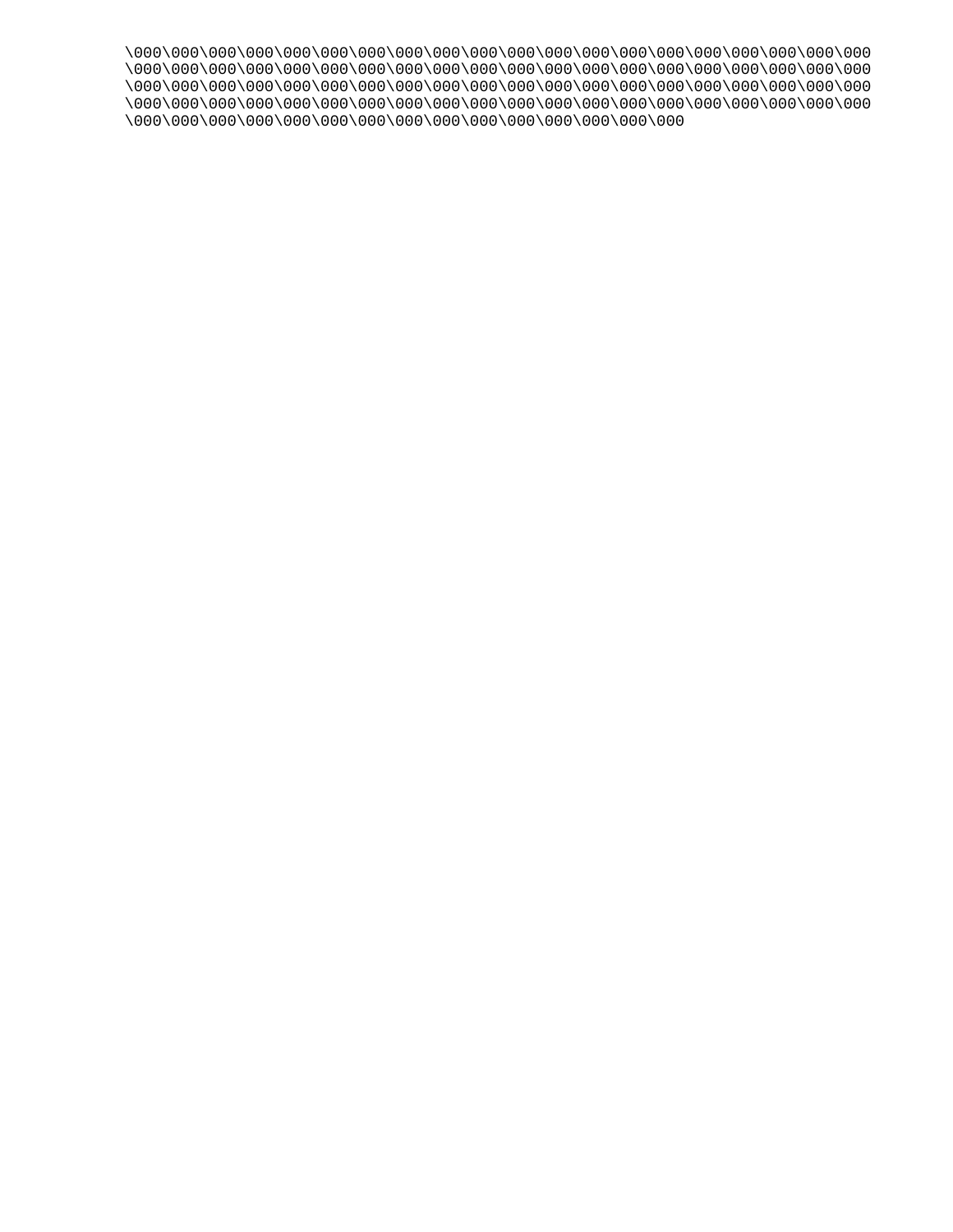## BACKGROUND

The SUPDUP protocol originated as the internal protocol used between parts of ITS, and between ITS and "intelligent" terminals. Over the network, a user host acts like an intelligent terminal programmed for ITS.

The way terminal output works in ITS is as follows: The user program tells the system to do various operations, such as printing characters, clearing the screen, moving the cursor, etc. These operations are formed into 8-bit characters (using the %TD codes described below) and stored into a buffer. At interrupt level, as the terminal demands output, characters are removed from the buffer and translated into terminal dependent codes. At this time padding and cursor motion optimization are also done.

In some cases, the interrupt side does not run on the same machine as the user program. SUPDUP terminals have their "interrupt side" running in the user host. When SUPDUP is run between two ITS's, the SUPDUP user and server programs and the network simply move characters from the buffer in the server machine to the buffer in the user machine. The interrupt side then runs on the user machine just as if the characters had been generated locally.

Due to the highly interactive characteristics of both the SUPDUP protocol and the ITS system, all transactions are strictly character at a time and all echoing is remote. In addition, all padding and cursor control optimization must be done by the user.

Because this is also the internals of ITS, the right to change it any time if necessary to provide new features is reserved by MIT. In particular, the initial negotiation is probably going to be changed to transmit additional variables, and additional %TD codes may be added at any time. User programs should ignore those they don't know about.

The following conventions are used in this document: function keys (ie, keys which represent a "function" rather than a "graphic character") are in upper case in square brackets. Prefix keys (ie, keys which generate no character but rather are held down while typing another character to modify that character) are in upper case in angle brackets. Hence "<CONTROL><META>[LINE FEED]" refers to the character generated when both the CONTROL and META keys are held down while a LINE FEED is typed. Case should be noted; <CONTROL>A refers to a different character from <CONTROL>a. Finally, all numbers which do not explicitly specify a base (ie, octal or decimal) should be read as octal unless the number is immediately followed by a period, in which case it is decimal. \000\000\000\000\000\000\000\000\000\000\000\000\000\000\000\000\000\000\000\000 \000\000\000\000\000\000\000\000\000\000\000\000\000\000\000\000\000\000\000\000 \000\000\000\000\000\000\000\000\000\000\000\000\000\000\000\000\000\000\000\000 \000\000\000\000\000\000\000\000\000\000\000\000\000\000\000\000\000\000\000\000 \000\000\000\000\000\000\000\000\000\000\000\000\000\000\000\000\000\000\000\000 \000\000\000\000\000\000\000\000\000\000\000\000\000\000\000\000\000\000\000\000 \000\000\000\000\000\000\000\000\000\000\000\000\000\000\000\000\000\000\000\000 \000\000\000\000\000\000\000\000\000\000\000\000\000\000\000\000\000\000\000\000 \000\000\000\000\000\000\000\000\000\000\000\000\000\000\000\000\000\000\000\000 \000\000\000\000\000\000\000\000\000\000\000\000\000\000\000\000\000\000\000\000 \000\000\000\000\000\000\000\000\000\000\000\000\000\000\000\000\000\000\000\000 \000\000\000\000\000\000\000\000\000\000\000\000\000\000\000\000\000\000\000\000 \000\000\000\000\000\000\000\000\000\000\000\000\000\000\000\000\000\000\000\000 \000\000\000\000\000\000\000\000\000\000\000\000\000\000\000\000\000\000\000\000 \000\000\000\000\000\000\000\000\000\000\000\000\000\000\000\000\000\000\000\000 \000\000\000\000\000\000\000\000\000\000\000\000\000\000\000\000\000\000\000\000 \000\000\000\000\000\000\000\000\000\000\000\000\000\000\000\000\000\000\000\000 \000\000\000\000\000\000\000\000\000\000\000\000\000\000\000\000\000\000\000\000 \000\000\000\000\000\000\000\000\000\000\000\000\000\000\000\000\000\000\000\000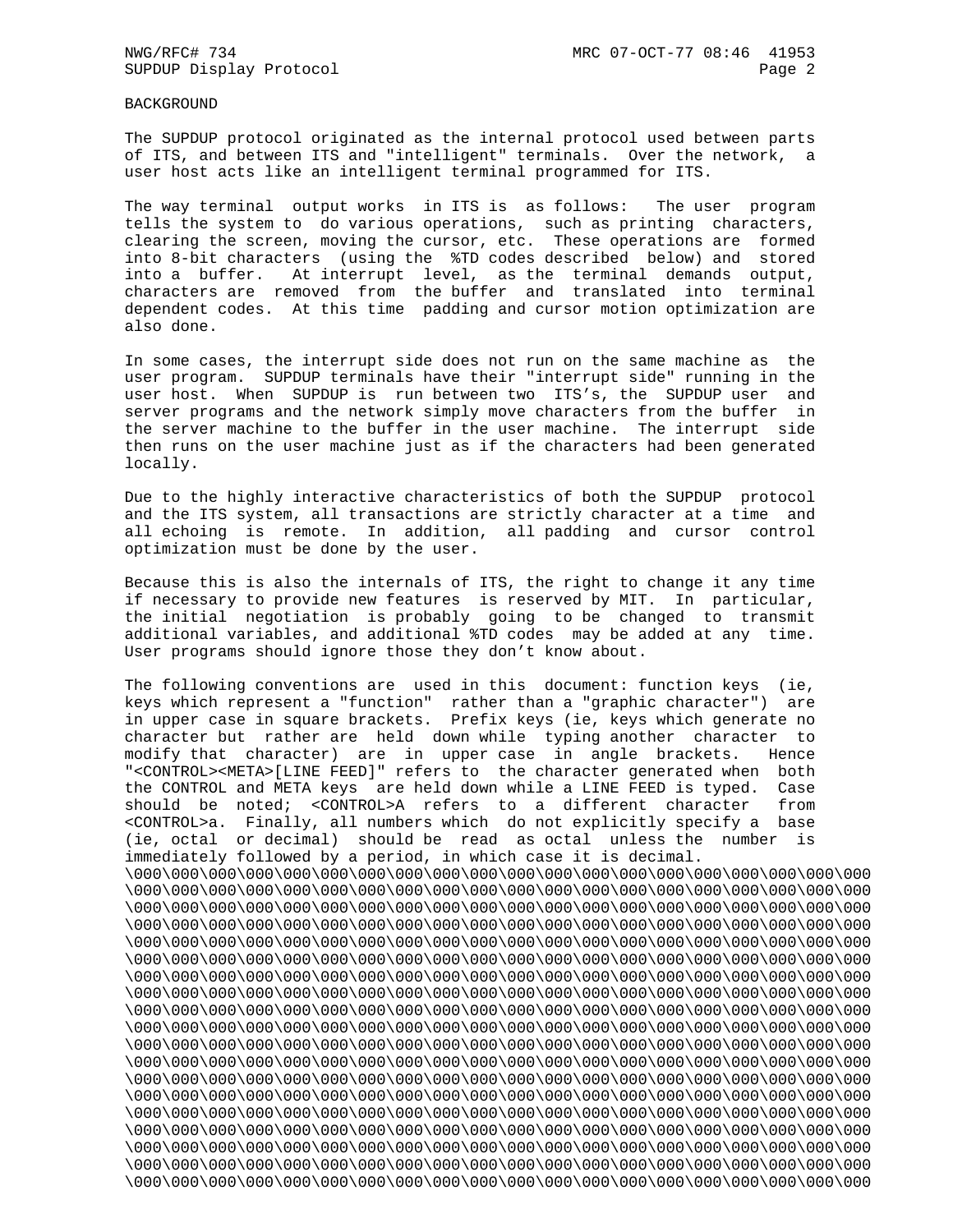\000\000\000\000\000\000\000\000\000\000\000\000\000\000\000\000\000\000\000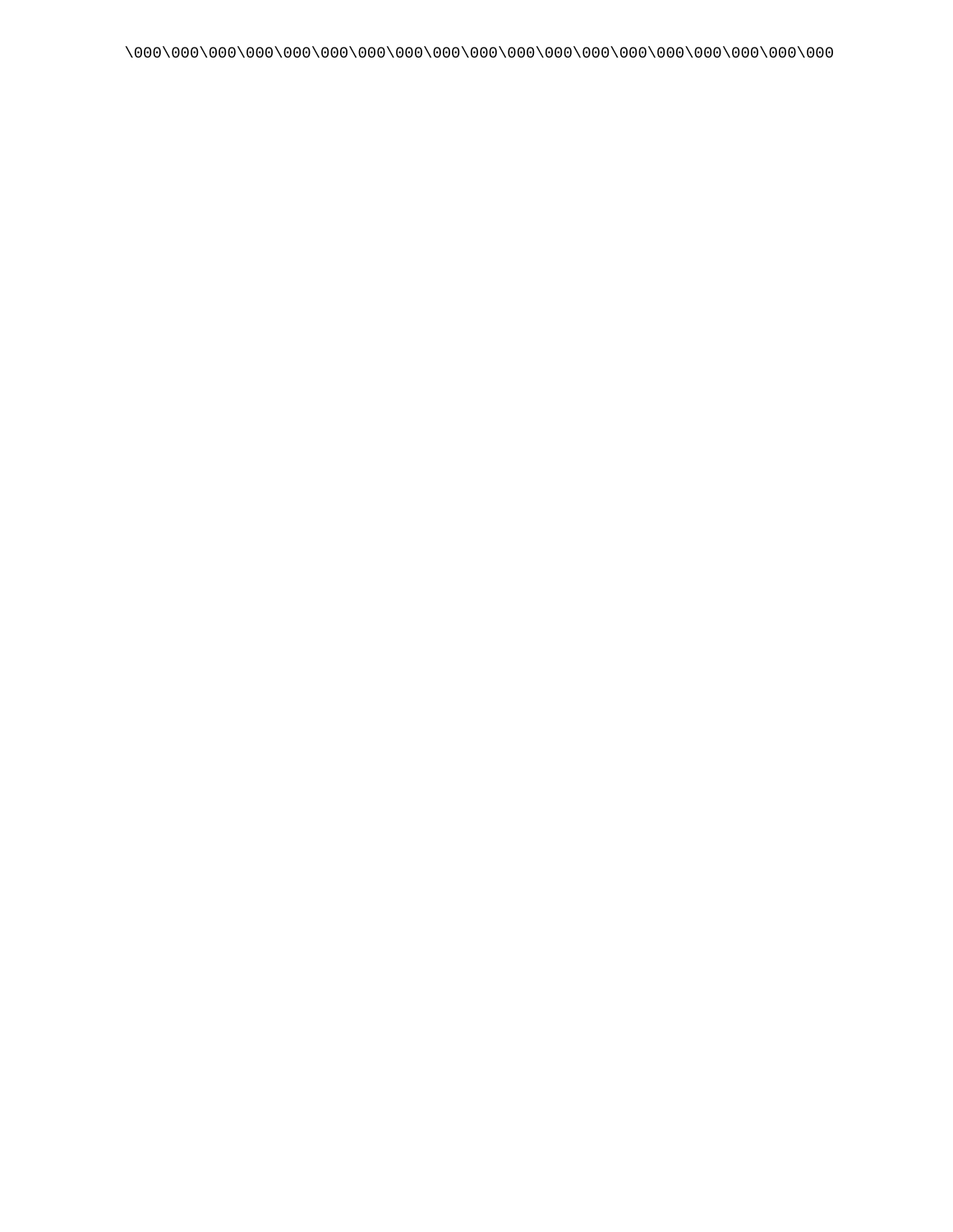INITIALIZATION

The SUPDUP server listens on socket 137 octal. ICP proceeds in the normal way for establishing 8-bit connections. After the ICP is completed, the user side sends several parameters to the server side in the form of 36.-bit words. Each word is sent through the 8-bit connection as six 6-bit bytes, most-significant first. Each byte is in the low-order 6 bits of a character. The first word is the negative of the number of variables to follow in the high order 18. bits (the low-order 18. bits are ignored), followed by the values of the TCTYP, TTYOPT, TCMXV, TCMXH, and TTYROL terminal descriptor variables (these are the names they are known by at ITS sites). These variables are 36.-bit binary numbers and define the terminal characteristics for the virtual terminal at the REMOTE host.

The count is for future compatability. If more variables need to be sent in the future, the server should assume "reasonable" default values if the user does not specify them. PDP-10 fans will recognize the format of the count (ie, -count,,0) as being an AOBJN pointer. At the present writing there are five variables hence this word should be -5,,0.

The TCTYP variable defines the terminal type. It MUST be 7 (%TNSFW). Any other value is a violation of protocol.

The TTYOPT variable specifies what capabilities or options the user's terminal has. A bit being true implies that the terminal has this option. This variable also includes user options which the user may wish to alter at his or her own descretion; these options are included since they may be specified along with the terminal capabilities in the initial negotiation. See below for the relevant TTYOPT bits.

The TCMXV variable specifies the screen height in number of lines.

The TCMXH variable specifies the line width in number of characters. This value is one less than the screen width (ITS indicates line overflow by outputting an exclamation point at the end of the display line before moving to the next line). Note: the terminal must not do an automatic CRLF when a character is printed in the rightmost column. If this is unavoidable, the user SUPDUP must decrement the width it sends by one.

Note: Setting either the TCMXV or TCMXH dimension greater than 128. will work, but will have some problems as coordinates are sometimes represented in only 7 bits. The main problems occur in the SUPDUP protocol when sending the cursor position after an output reset and in ITS user programs using the display position codes ^PH and ^PV.

The TTYROL variable specifies the "glitch count" when scrolling. This is the number of lines to scroll up when scrolling is required. If zero, the terminal is not capable of scrolling. 1 is the usual value, but some terminals glitch up by more than one line when they scroll.

Following the transmission of the terminal options by the user, the server should respond with an ASCII greeting message, terminated with a %TDNOP code (%TD codes are described below). All transmissions from the server after the %TDNOP are either printing characters or virtual terminal display codes.

\000\000\000\000\000\000\000\000\000\000\000\000\000\000\000\000\000\000\000\000 \000\000\000\000\000\000\000\000\000\000\000\000\000\000\000\000\000\000\000\000 \000\000\000\000\000\000\000\000\000\000\000\000\000\000\000\000\000\000\000\000 \000\000\000\000\000\000\000\000\000\000\000\000\000\000\000\000\000\000\000\000 \000\000\000\000\000\000\000\000\000\000\000\000\000\000\000\000\000\000\000\000 \000\000\000\000\000\000\000\000\000\000\000\000\000\000\000\000\000\000\000\000 \000\000\000\000\000\000\000\000\000\000\000\000\000\000\000\000\000\000\000\000 \000\000\000\000\000\000\000\000\000\000\000\000\000\000\000\000\000\000\000\000 \000\000\000\000\000\000\000\000\000\000\000\000\000\000\000\000\000\000\000\000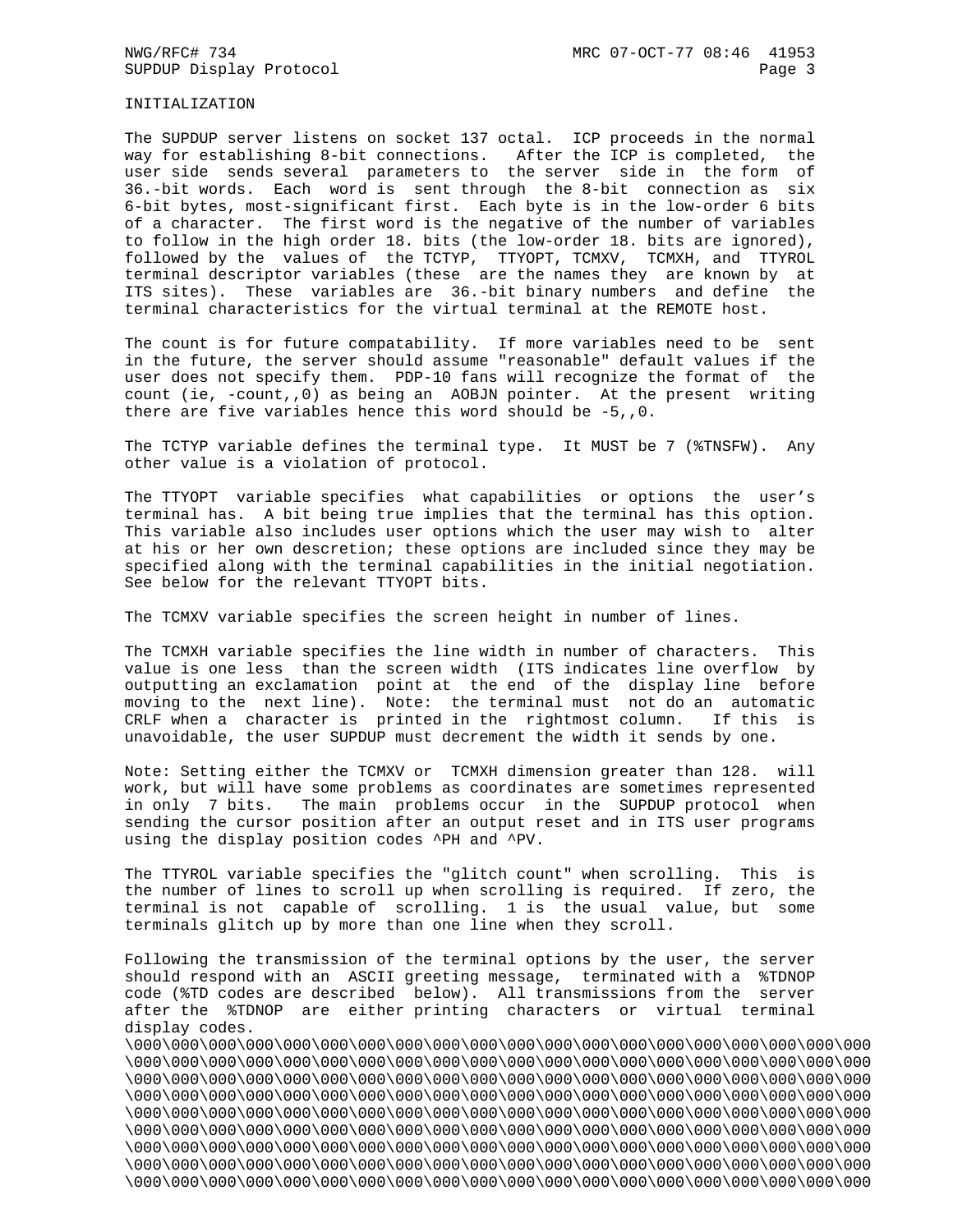\000\000\000\000\000\000\000\000\000\000\000\000\000\000\000\000\000\000\000\000 \000\000\000\000\000\000\000\000\000\000\000\000\000\000\000\000\000\000\000\000 \000\000\000\000\000\000\000\000\000\000\000\000\000\000\000\000\000\000\000\000 \000\000\000\000\000\000\000\000\000\000\000\000\000\000\000\000\000\000\000\000 \000\000\000\000\000\000\000\000\000\000\000\000\000\000\000\000\000\000\000\000 \000\000\000\000\000\000\000\000\000\000\000\000\000\000\000\000\000\000\000\000 \000\000\000\000\000\000\000\000\000\000\000\000\000\000\000\000\000\000\000\000 \000\000\000\000\000\000\000\000\000\000\000\000\000\000\000\000\000\000\000\000 \000\000\000\000\000\000\000\000\000\000\000\000\000\000\000\000\000\000\000\000 \000\000\000\000\000\000\000\000\000\000\000\000\000\000\000\000\000\000\000\000 \000\000\000\000\000\000\000\000\000\000\000\000\000\000\000\000\000\000\000\000 \000\000\000\000\000\000\000\000\000\000\000\000\000\000\000\000\000\000\000\000 \000\000\000\000\000\000\000\000\000\000\000\000\000\000\000\000\000\000\000\000 \000\000\000\000\000\000\000\000\000\000\000\000\000\000\000\000\000\000\000\000 \000\000\000\000\000\000\000\000\000\000\000\000\000\000\000\000\000\000\000\000 \000\000\000\000\000\000\000\000\000\000\000\000\000\000\000\000\000\000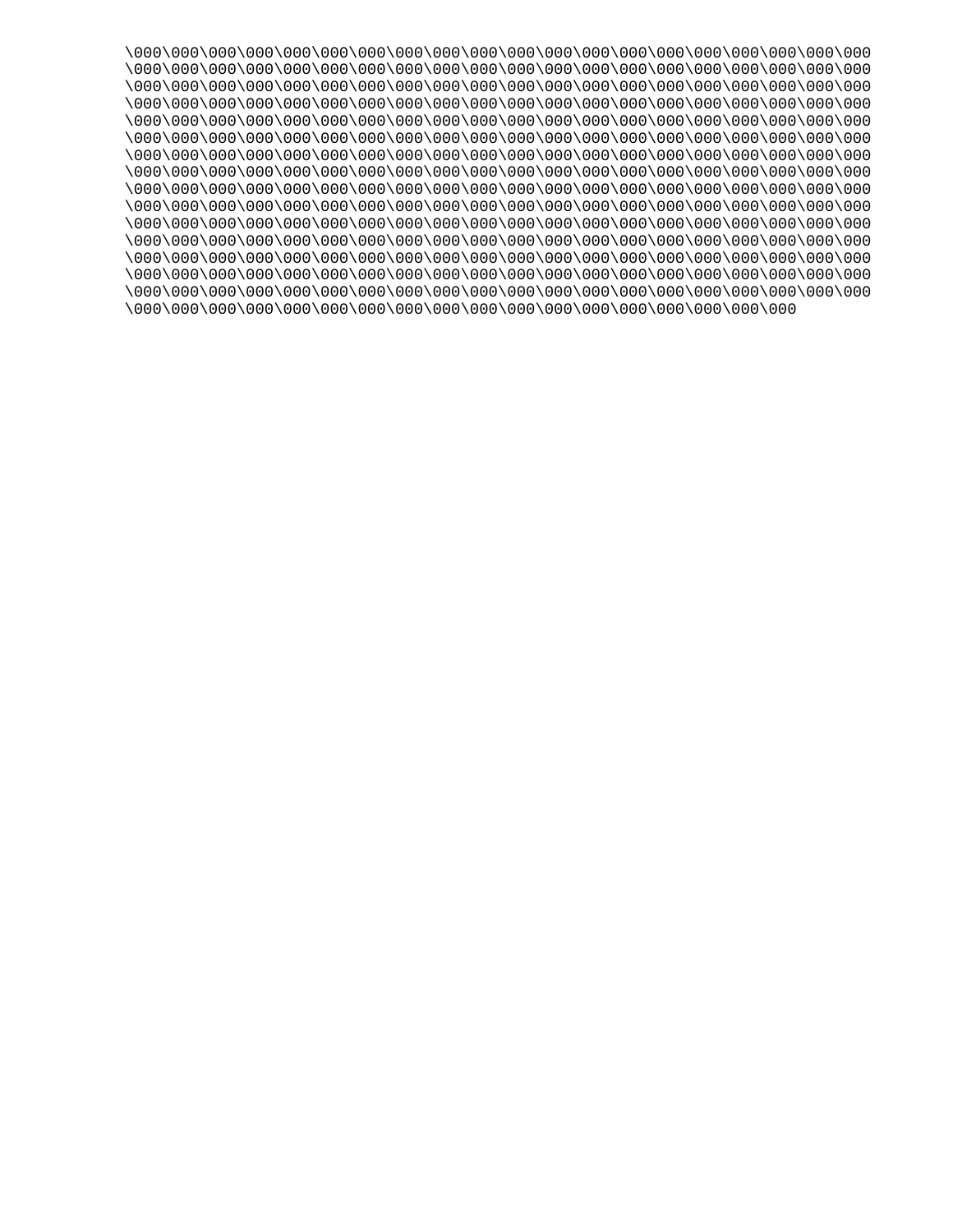The user and the server now both communicate using the intelligent terminal protocol (described below) from the user and %TD codes from the server. The user has two commands in addition to these; they are escaped by sending 300 (octal). If following the escape is a 301 (octal), the server should attempt to log off the remote job (generally this is sent immediately before the user disconnects, so this logout procedure should be done regardless of the continuing integrity of the connection). If the character following the escape is a 302 (octal), all ASCII characters following up to a null (000 octal) are interpreted as "console location" which the server can handle as it pleases. No carriage return or line feed should be in the console location text. Normally this is saved away to be displayed by the "who" command when other users ask where this user is located.

\000\000\000\000\000\000\000\000\000\000\000\000\000\000\000\000\000\000\000\000 \000\000\000\000\000\000\000\000\000\000\000\000\000\000\000\000\000\000\000\000 \000\000\000\000\000\000\000\000\000\000\000\000\000\000\000\000\000\000\000\000 \000\000\000\000\000\000\000\000\000\000\000\000\000\000\000\000\000\000\000\000 \000\000\000\000\000\000\000\000\000\000\000\000\000\000\000\000\000\000\000\000 \000\000\000\000\000\000\000\000\000\000\000\000\000\000\000\000\000\000\000\000 \000\000\000\000\000\000\000\000\000\000\000\000\000\000\000\000\000\000\000\000 \000\000\000\000\000\000\000\000\000\000\000\000\000\000\000\000\000\000\000\000 \000\000\000\000\000\000\000\000\000\000\000\000\000\000\000\000\000\000\000\000 \000\000\000\000\000\000\000\000\000\000\000\000\000\000\000\000\000\000\000\000 \000\000\000\000\000\000\000\000\000\000\000\000\000\000\000\000\000\000\000\000 \000\000\000\000\000\000\000\000\000\000\000\000\000\000\000\000\000\000\000\000 \000\000\000\000\000\000\000\000\000\000\000\000\000\000\000\000\000\000\000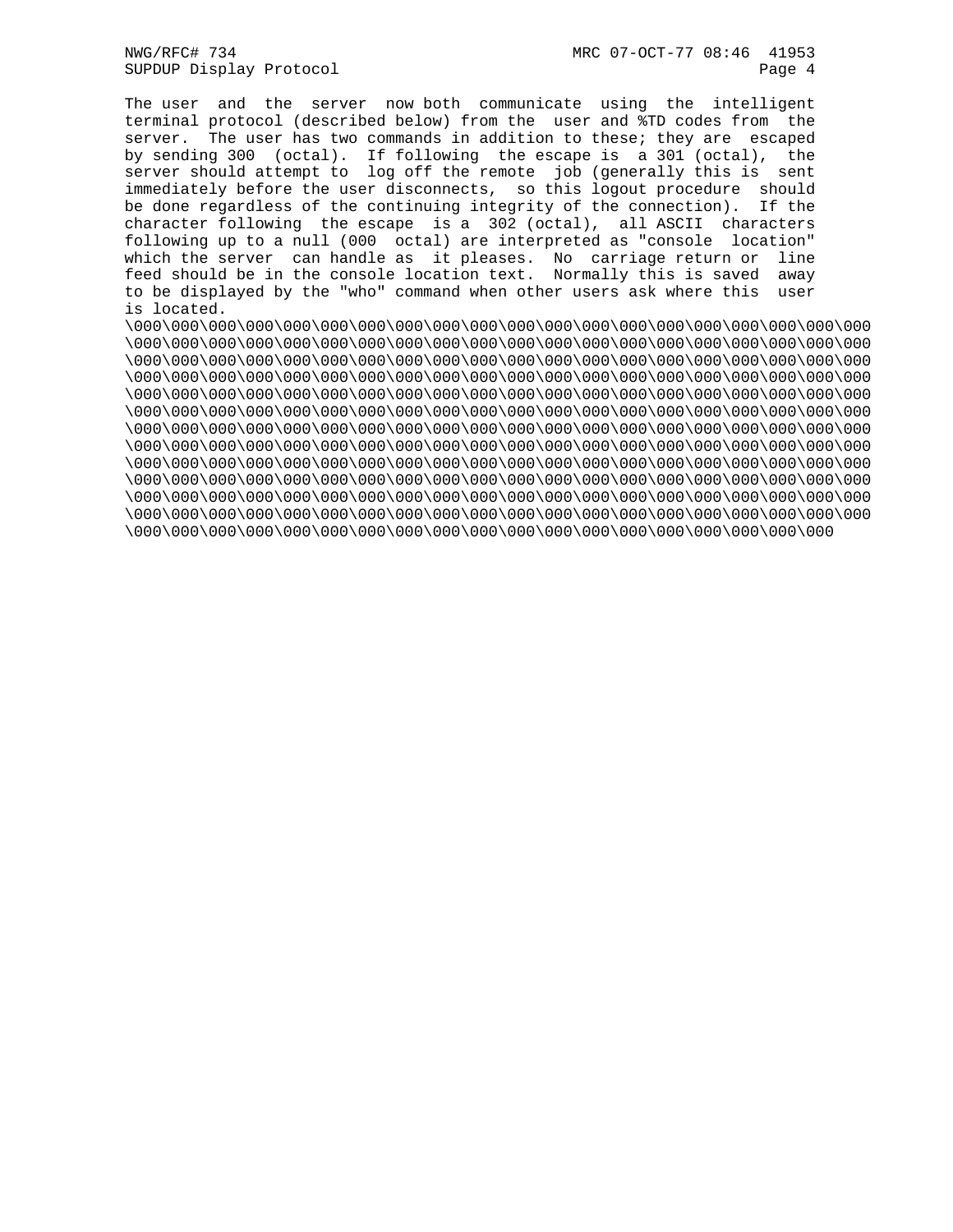TTYOPT FUNCTION BITS

The relevant TTYOPT bits for SUPDUP usage follow. The values are given in octal, with the left and right 18-bit halves separated by ",," as in the usual PDP-10 convention.

| Bit name          | Value        | Meaning                                                                                                                                                                                                                                                                                                                                                    |
|-------------------|--------------|------------------------------------------------------------------------------------------------------------------------------------------------------------------------------------------------------------------------------------------------------------------------------------------------------------------------------------------------------------|
| %TOALT            | 200000, 0    | characters 175 and 176<br>are converted to<br>altmode (033) on input.                                                                                                                                                                                                                                                                                      |
| %TOERS            | 40000, 0     | this terminal is capable of selectively<br>erasing its screen.<br>That is, it supports<br>the %TDEOL, the %TDDLF, and (optionally)<br>the %TDEOF operations. For terminals<br>which can<br>only do<br>single-character<br>erasing, see %TOOVR.                                                                                                             |
| %TOMVB            | 10000, 0     | this terminal is capable of backspacing<br>(ie, moving the cursor backwards).                                                                                                                                                                                                                                                                              |
| %TOSAI            | 4000, 0      | this<br>terminal<br>the<br>has<br>Stanford/ITS<br>extended ASCII graphics character set.                                                                                                                                                                                                                                                                   |
| %TOOVR            | 1000, 0      | this terminal is capable of overprinting;<br>characters are displayed in the<br>if two<br>same position, they will both be visible,<br>rather than one replacing the other.                                                                                                                                                                                |
|                   |              | Lack of this capability but the capability<br>to backspace (see %TOMVB) implies that the<br>terminal can do single character erasing<br>by overstriking with a space. This allows<br>terminals without the %TOERS capability to<br>have display-style "rubout processing", as<br>this capability depends upon either %TOERS<br>or [%TOMVB and not %TOOVR]. |
| <b>&amp;TOMVU</b> | 400, 0       | this terminal is capable of moving<br>the<br>cursor upwards.                                                                                                                                                                                                                                                                                               |
| %TOLWR            | 20, 0        | this terminal's keyboard is capable of<br>generating lowercase characters; this bit<br>is mostly provided for programs which want<br>to know this information.                                                                                                                                                                                             |
| %TOFCI            | $10$ , , $0$ | terminal's keyboard is<br>this<br>capable<br>οf<br>generating CONTROL and META characters as<br>described below.                                                                                                                                                                                                                                           |
| %TOLID            | 2, 0         | this terminal is capable of doing line<br>insert/delete operations, ie, it supports<br>%TDILP and %TDDLP.                                                                                                                                                                                                                                                  |
| %TOCID            | $1$ , , $0$  | this terminal is capable of doing<br>character insert/delete operations, ie, it<br>supports %TDICP and %TDDCP.                                                                                                                                                                                                                                             |
|                   |              | \000\000\000\000\000\000\000\000\000\000\000\000\000\000\000\000\000\000\000\000\                                                                                                                                                                                                                                                                          |

\000\000\000\000\000\000\000\000\000\000\000\000\000\000\000\000\000\000\000\000 \000\000\000\000\000\000\000\000\000\000\000\000\000\000\000\000\000\000\000\000 \000\000\000\000\000\000\000\000\000\000\000\000\000\000\000\000\000\000\000\000 \000\000\000\000\000\000\000\000\000\000\000\000\000\000\000\000\000\000\000\000 \000\000\000\000\000\000\000\000\000\000\000\000\000\000\000\000\000\000\000\000 \000\000\000\000\000\000\000\000\000\000\000\000\000\000\000\000\000\000\000\000 \000\000\000\000\000\000\000\000\000\000\000\000\000\000\000\000\000\000\000\000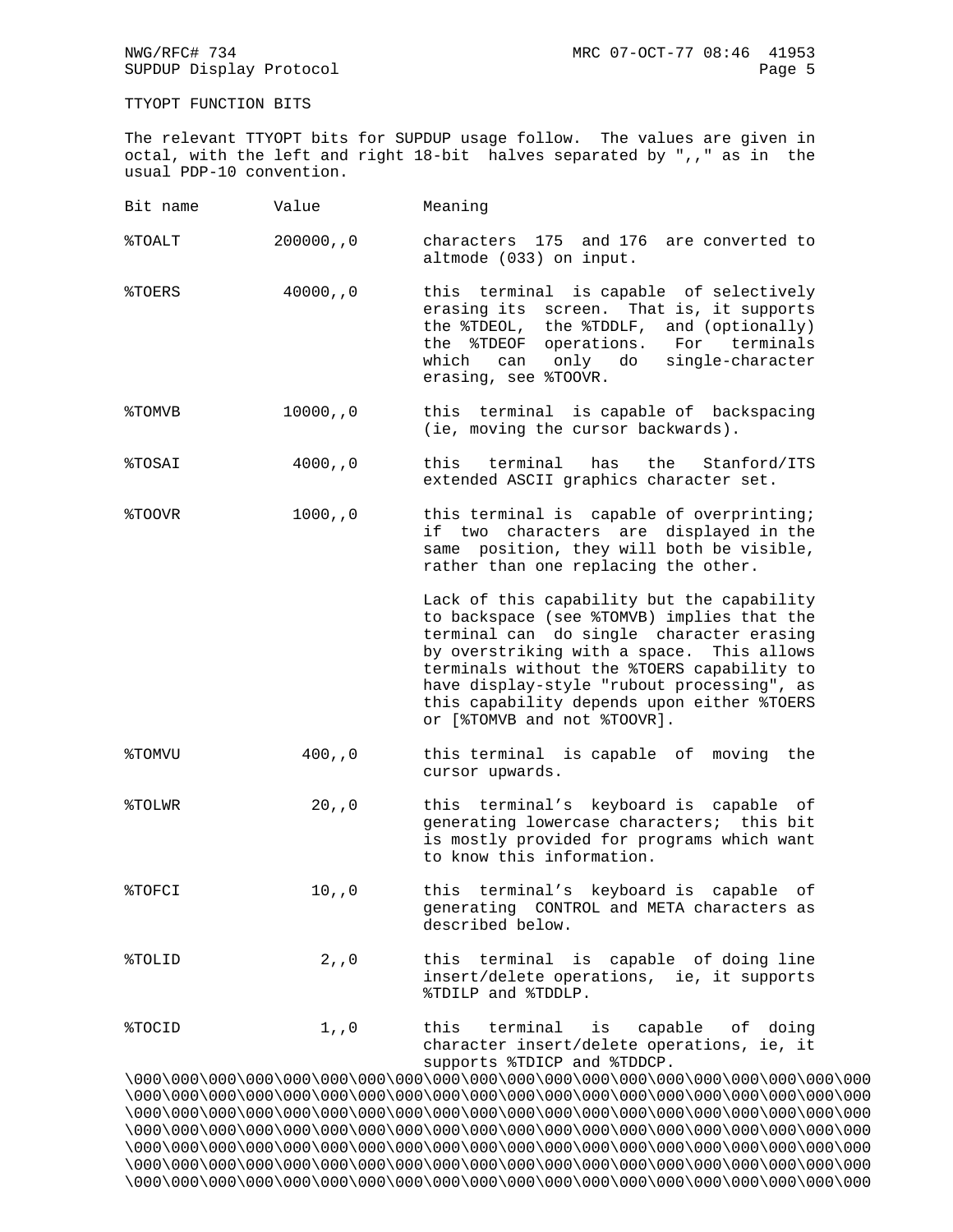\000\000\000\000\000\000\000\000\000\000\000\000\000\000\000\000\000\000\000\000 \000\000\000\000\000\000\000\000\000\000\000\000\000\000\000\000\000\000\000\000 \000\000\000\000\000\000\000\000\000\000\000\000\000\000\000\000\000\000\000\000 \000\000\000\000\000\000\000\000\000\000\000\000\000\000\000\000\000\000\000\000 \000\000\000\000\000\000\000\000\000\000\000\000\000\000\000\000\000\000\000\000 \000\000\000\000\000\000\000\000\000\000\000\000\000\000\000\000\000\000\000\000 \000\000\000\000\000\000\000\000\000\000\000\000\000\000\000\000\000\000\000\000 \000\000\000\000\000\000\000\000\000\000\000\000\000\000\000\000\000\000\000\000 \000\000\000\000\000\000\000\000\000\000\000\000\000\000\000\000\000\000\000\000 \000\000\000\000\000\000\000\000\000\000\000\000\000\000\000\000\000\000\000\000 \000\000\000\000\000\000\000\000\000\000\000\000\000\000\000\000\000\000\000\000 \000\000\000\000\000\000\000\000\000\000\000\000\000\000\000\000\000\000\000\000 \000\000\000\000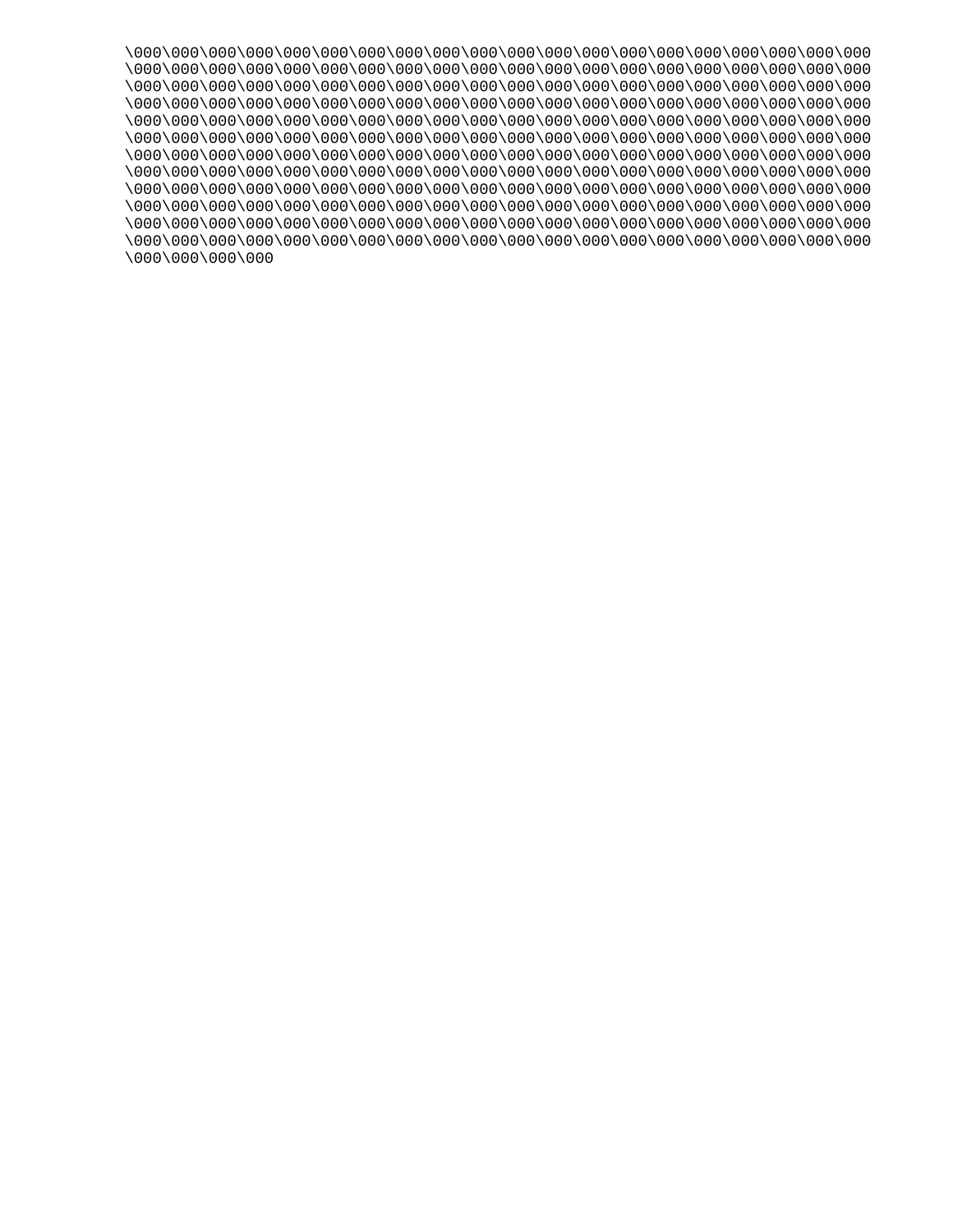## TTYOPT FUNCTION BITS (continued)

| Bit name | Value    | Meaning                                                                                                                                                                             |
|----------|----------|-------------------------------------------------------------------------------------------------------------------------------------------------------------------------------------|
| %TPCBS   | 0.740    | this terminal is using the "intelligent<br>terminal protocol".<br>THIS BIT MUST BE ON.                                                                                              |
| %TPORS   | $0$ ,,10 | the server should process output resets<br>instead of ignoring them.<br>IT IS HIGHLY RECOMMENDED THAT THIS BIT BE<br>ON; OTHERWISE THERE MAY BE LARGE DELAYS IN<br>ABORTING OUTPUT. |

The following bits are user option bits. They may be set or not set at the user's discretion. The bits that are labelled "normally on" are those that are normally set on when a terminal is initialized (ie, by typing [CALL] on a local terminal).

| Bit name | Value     | Meaning                                                                                                                                                                         |
|----------|-----------|---------------------------------------------------------------------------------------------------------------------------------------------------------------------------------|
| %TOCLC   | 100000, 0 | convert lower-case input to upper case.<br>Many terminals have a "shift lock" key<br>which makes this option useless.<br>NORMALLY OFF.                                          |
| %TOSA1   | 2000, 0   | characters 001-037 should be displayed<br>using the Stanford/ITS extended ASCII<br>graphics character set instead of uparrow<br>followed by 100+character.<br>NORMALLY OFF.     |
| %TOMOR   | 200, 0    | the system should provide "**MORE**"<br>processing when the cursor reaches the<br>bottom line of the screen.<br>**MORE**<br>processing is described in ITS TTY.<br>NORMALLY ON. |
| %TOROL   | 100, 0    | the terminal should scroll when attempting<br>contracts. The Treas in the Charles and Traditional Charles and a contracts                                                       |

 output below the bottom line of the screen instead of wrapping around to the top. NORMALLY OFF.

\000\000\000\000\000\000\000\000\000\000\000\000\000\000\000\000\000\000\000\000 \000\000\000\000\000\000\000\000\000\000\000\000\000\000\000\000\000\000\000\000 \000\000\000\000\000\000\000\000\000\000\000\000\000\000\000\000\000\000\000\000 \000\000\000\000\000\000\000\000\000\000\000\000\000\000\000\000\000\000\000\000 \000\000\000\000\000\000\000\000\000\000\000\000\000\000\000\000\000\000\000\000 \000\000\000\000\000\000\000\000\000\000\000\000\000\000\000\000\000\000\000\000 \000\000\000\000\000\000\000\000\000\000\000\000\000\000\000\000\000\000\000\000 \000\000\000\000\000\000\000\000\000\000\000\000\000\000\000\000\000\000\000\000 \000\000\000\000\000\000\000\000\000\000\000\000\000\000\000\000\000\000\000\000 \000\000\000\000\000\000\000\000\000\000\000\000\000\000\000\000\000\000\000\000 \000\000\000\000\000\000\000\000\000\000\000\000\000\000\000\000\000\000\000\000 \000\000\000\000\000\000\000\000\000\000\000\000\000\000\000\000\000\000\000\000 \000\000\000\000\000\000\000\000\000\000\000\000\000\000\000\000\000\000\000\000 \000\000\000\000\000\000\000\000\000\000\000\000\000\000\000\000\000\000\000\000 \000\000\000\000\000\000\000\000\000\000\000\000\000\000\000\000\000\000\000\000 \000\000\000\000\000\000\000\000\000\000\000\000\000\000\000\000\000\000\000\000 \000\000\000\000\000\000\000\000\000\000\000\000\000\000\000\000\000\000\000\000 \000\000\000\000\000\000\000\000\000\000\000\000\000\000\000\000\000\000\000\000 \000\000\000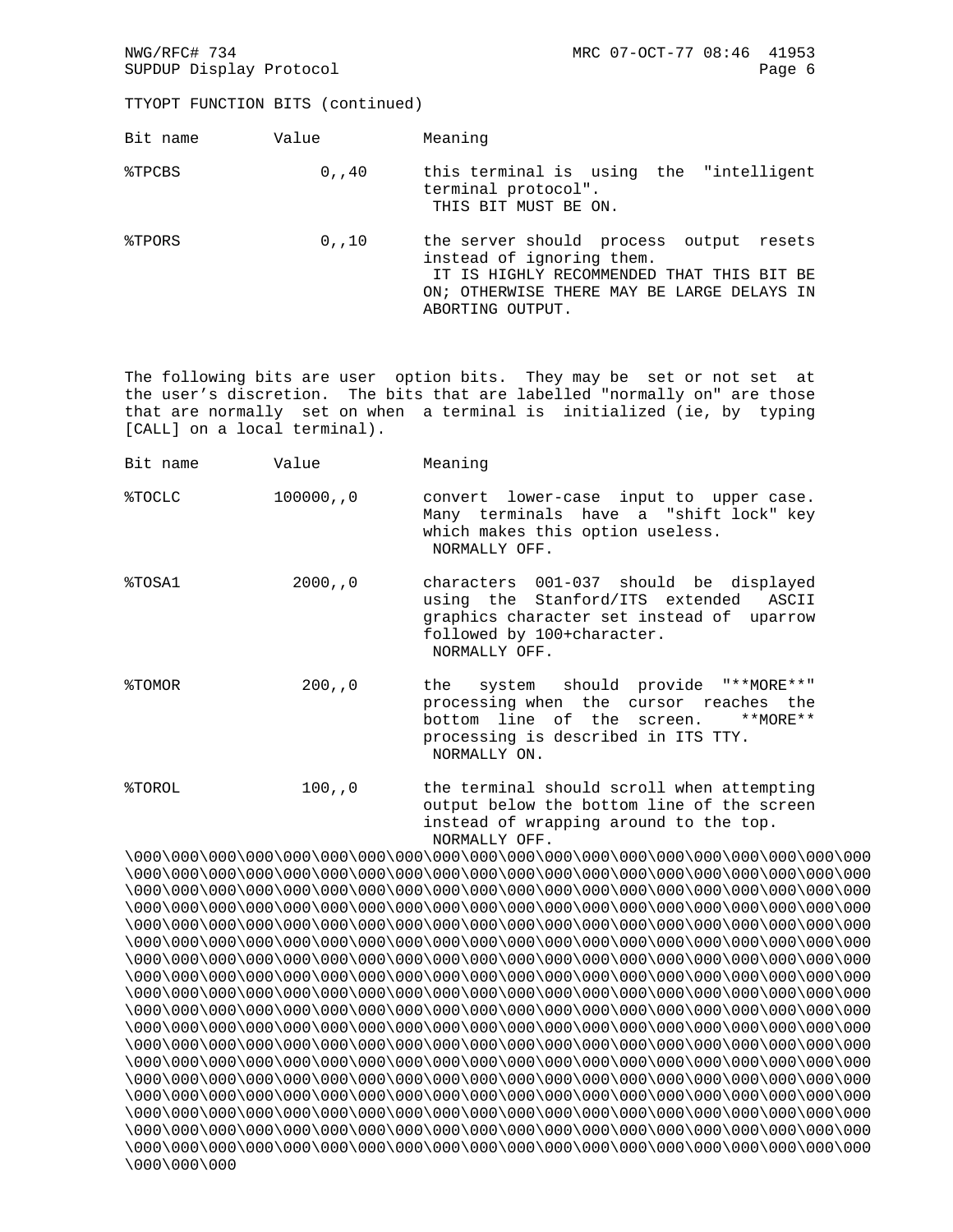INPUT -- THE INTELLIGENT TERMINAL PROTOCOL

Note: only the parts of the intelligent terminal protocol relevant to SUPDUP are discussed here. For more information, read ITS TTY.

# CHARACTER SETS

There are two character sets available for use with SUPDUP; the 7-bit character set of standard ASCII, and the 12-bit character set of extended ASCII. Extended ASCII has 5 high order or "bucky" bits on input and has graphics for octal 000-037 and 177 (see the section entitled "Stanford/ITS character set" for more details). The two character sets are identical on output since the protocol specifies that the host should never send the standard ASCII formatting characters (ie, TAB, LF, VT, FF, CR) as formatting characters; the characters whose octal values are the same as these formatting characters are never output unless the user job has these characters enabled (setting %TOSAI and %TOSA1 generally does this).

Input differs dramatically between the 7-bit and 12-bit character sets. In the 7-bit character set, all characters input whose value is 037 octal or less are assumed to be (ASCII) control characters. In the 12-bit character set, there are 5 "bucky" bits which may be attached to the character. The two most important of these are CONTROL and META, which form a 9-bit character set. TOP is used to distinguish between printing graphics in the extended character set and ASCII controls. The other two are reserved and should be ignored. Since both 7-bit and 12-bit terminals are commonly in use, 0001, 0301, and 0341 are considered to be <CONTROL>A on input by most programs, while 4001 is considered to be downwards arrow.

## MAPPING BETWEEN CHARACTER SETS

Many programs and hosts do not process 12-bit input. In this case, 12-bit input is folded down to 7-bit as follows: TOP and META are discarded. If CONTROL is on, then if the 7-bit part of the character specifies a lower case alphabetic it is converted to upper case; then if the 7-bit part is between 077 and 137 the 100 bit is complemented or if the 7-bit part is 040 the 040 bit is subtracted (that's right, <CONTROL>? is converted to [RUBOUT] and <CONTROL>[SPACE] is converted to [NULL]). In any case the CONTROL bit is discarded, and the remainder is treated as a 7-bit ASCII character. It should be noted that in this case downwards arrow is read by the program as standard ASCII <CONTROL>A.

Servers which expect 12-bit input and are told to use the 7-bit character set should do appropriate unfolding from the 7-bit character set to 12-bit. It is up to the individual server to decide upon the unfolding scheme. On ITS, user programs that use the 12-bit character set generally have an alternative method for 7-bit; this often takes the form of prefix characters indicating that the next character should be "controllified" or "metized", etc.

\000\000\000\000\000\000\000\000\000\000\000\000\000\000\000\000\000\000\000\000 \000\000\000\000\000\000\000\000\000\000\000\000\000\000\000\000\000\000\000\000 \000\000\000\000\000\000\000\000\000\000\000\000\000\000\000\000\000\000\000\000 \000\000\000\000\000\000\000\000\000\000\000\000\000\000\000\000\000\000\000\000 \000\000\000\000\000\000\000\000\000\000\000\000\000\000\000\000\000\000\000\000 \000\000\000\000\000\000\000\000\000\000\000\000\000\000\000\000\000\000\000\000 \000\000\000\000\000\000\000\000\000\000\000\000\000\000\000\000\000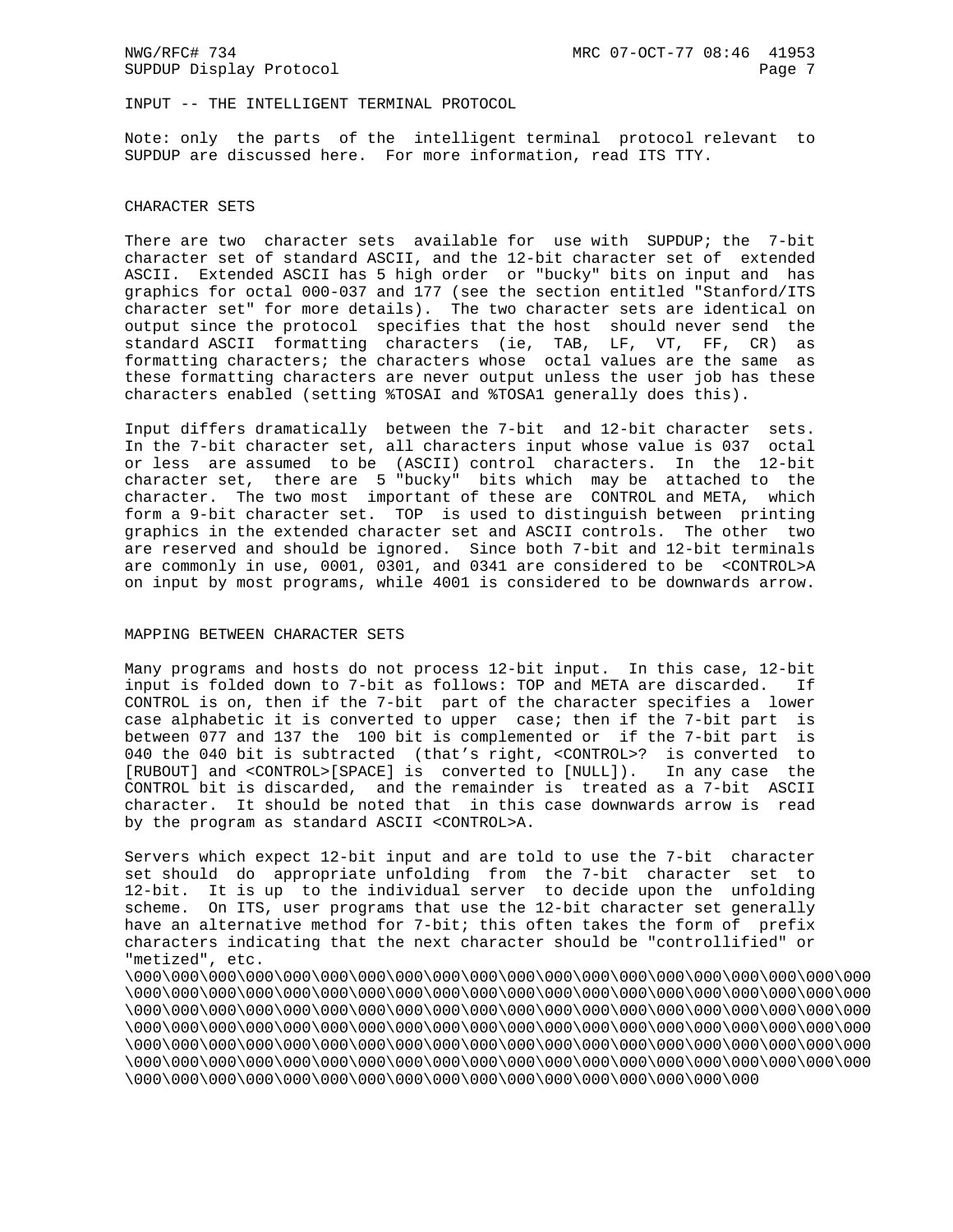INPUT -- THE INTELLIGENT TERMINAL PROTOCOL (continued)

#### BUCKY BITS

Under normal circumstances, characters input from the keyboard are sent to the foreign host as is. There are two exceptions; the first occurs when an octal 034 character is to be sent; it must be quoted by being sent twice, because 034 is used as an escape character for protocol commands. The second exception occurs when %TOFCI is set and a character with non-zero bucky bits is to be sent. In this case, the character, which is in the 12-bit form:

- Name Value Description
- %TXTOP 4000 This character has the [TOP] key depressed.

%TXSFL 2000 Reserved, must be zero.

%TXSFT 1000 Reserved, must be zero.

%TXMTA 400 This character has the [META] key depressed.

%TXCTL 200 This character has the [CONTROL] key depressed.

%TXASC 177 The ASCII portion of the character

is sent as three bytes. The first byte is always 034 octal (that is why 034 must be quoted). The next byte contains the "bucky bits", ie, the %TXTOP through %TXCTL bits, shifted over 7 bits (ie, %TXTOP becomes 20) with the 100 bit on. The third byte contains the %TXASC part of the character. Hence the character <CONTROL><META>[LINE FEED] is sent as 034 103 012.

#### OUTPUT RESETS

The intelligent terminal protocol also is involved when a network interrupt (INR/INS) is received by the user program. The user program should increment a count of received network interrupts when this happens. It should not do any output, and if possible abort any output in progress, if this count is greater than zero (NOTE: the program MUST allow for the count to go less than zero).

Since the server no longer knows where the cursor is, it suspends all output until the user informs it of the cursor position. This also gives the server an idea of how much was thrown out in case it has to have some of the aborted output displayed at a later time. The user program does this when it receives a %TDORS from the server. When this happens it should decrement the "number of received network interrupts" count described in the previous paragraph and then send 034 followed by 020, the vertical position, and the horizontal position of where the cursor currently is located on the user's screen.

\000\000\000\000\000\000\000\000\000\000\000\000\000\000\000\000\000\000\000\000 \000\000\000\000\000\000\000\000\000\000\000\000\000\000\000\000\000\000\000\000 \000\000\000\000\000\000\000\000\000\000\000\000\000\000\000\000\000\000\000\000 \000\000\000\000\000\000\000\000\000\000\000\000\000\000\000\000\000\000\000\000 \000\000\000\000\000\000\000\000\000\000\000\000\000\000\000\000\000\000\000\000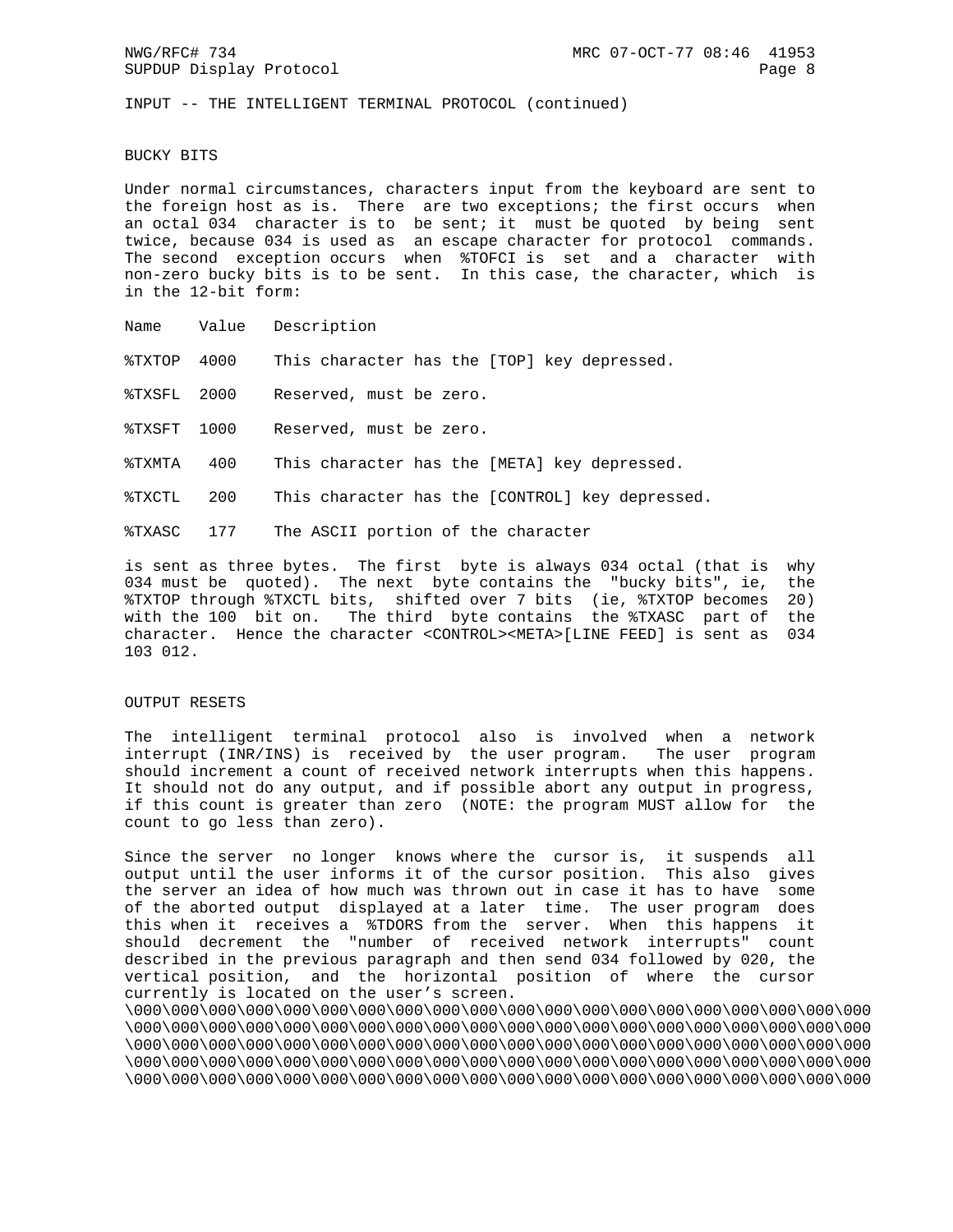OUTPUT -- DISPLAY PROTOCOL (%TD CODES)

Display output is somewhat simpler. Codes less than 200 octal are printing characters and are displayed on the terminal (see the section describing the "Stanford/ITS character set"). Codes greater than or equal to 200 (octal) are known as "%TD codes", so called since their names begin with %TD. The %TD codes that are relevant to SUPDUP operation are listed here. Any other code received should be ignored, although a bug report might be sent to the server's maintainers. Note that the normal ASCII formatting characters (011 - 015) do NOT have their formatting sense under SUPDUP and should not occur at all unless the Stanford/ITS extended ASCII character set is in use (ie, %TOSAI is set in the TTYOPT word).

For cursor positioning operations, the top left corner is (0,0), ie, vertical position 0, horizontal position 0.

- %TD code Value Meaning
- %TDMOV 200 General cursor position code. Followed by four bytes; the first two are the "old" vertical and horizontal positions and may be ignored. The next two are the new vertical and horizontal positions. The cursor should be moved to this position.

 On printing consoles (non %TOMVU), the old vertical position may differ from the true vertical position; this can occur when scrolling. In this case, the user program should set its idea of the old vertical position to what the %TDMOV says and then proceed. Hence a %TDMOV with an old vpos of 20. and a new vpos of 22. should always move the "cursor" down two lines. This is used to prevent the vertical position from becoming infinite.

- %TDMV1 201 An internal cursor motion code which should not be seen; but if it is, it has two argument bytes after it and should be treated the same as %TDMV0.
- %TDEOF 202 Erase to end of screen. This is an optional function since many terminals do not support this. If the terminal does not support this function, it should be treated the same as %TDEOL.

 %TDEOF does an erase to end of line, then erases all lines lower on the screen than the cursor. The cursor does not move.

%TDEOL 203 Erase to end of line. This erases the character position the cursor is at and all positions to the right on the same line. The cursor does not move.

\000\000\000\000\000\000\000\000\000\000\000\000\000\000\000\000\000\000\000\000 \000\000\000\000\000\000\000\000\000\000\000\000\000\000\000\000\000\000\000\000 \000\000\000\000\000\000\000\000\000\000\000\000\000\000\000\000\000\000\000\000 \000\000\000\000\000\000\000\000\000\000\000\000\000\000\000\000\000\000\000\000 \000\000\000\000\000\000\000\000\000\000\000\000\000\000\000\000\000\000\000\000 \000\000\000\000\000\000\000\000\000\000\000\000\000\000\000\000\000\000\000\000 \000\000\000\000\000\000\000\000\000\000\000\000\000\000\000\000\000\000\000\000 \000\000\000\000\000\000\000\000\000\000\000\000\000\000\000\000\000\000\000\000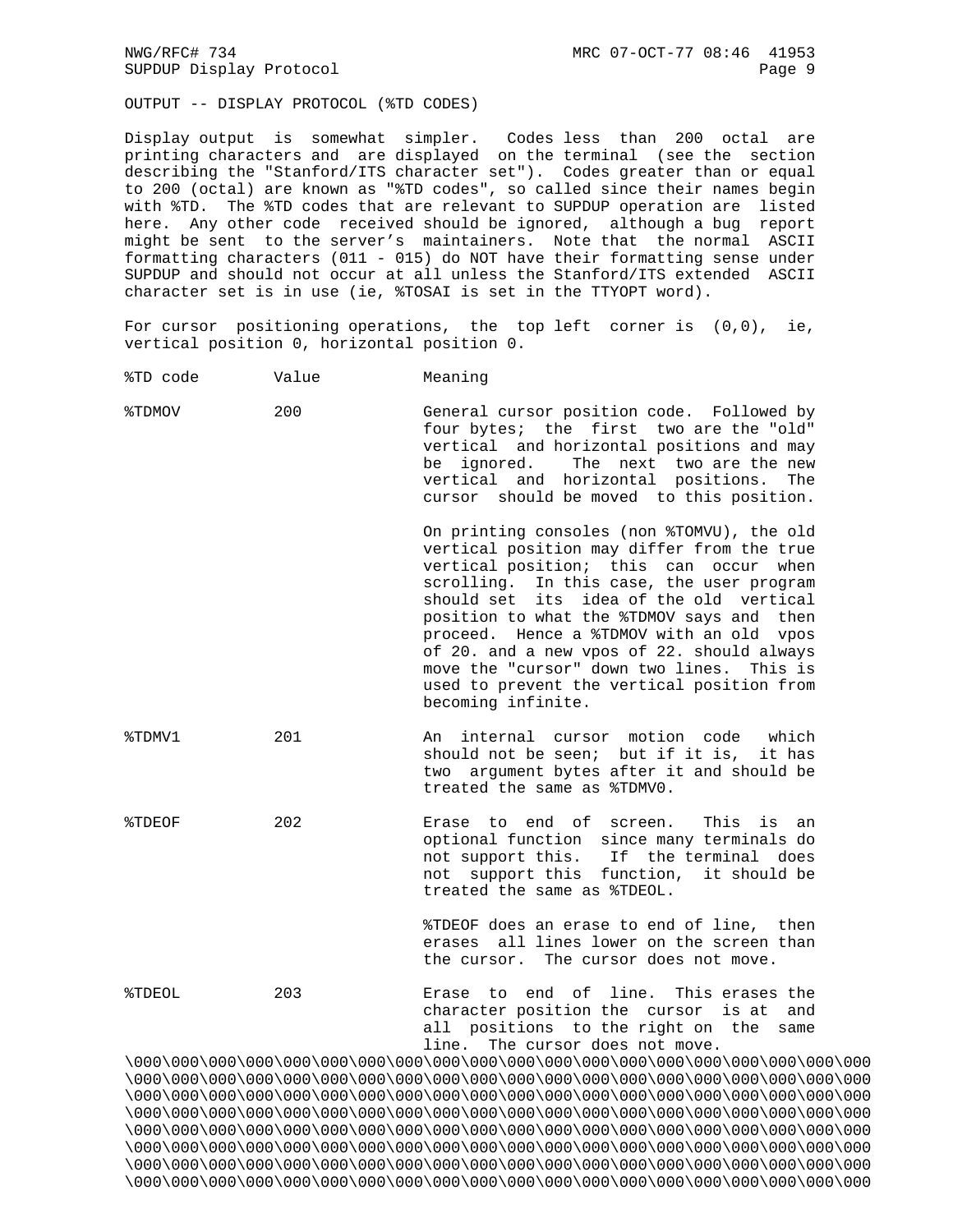\000\000\000\000\000\000\000\000\000\000\000\000\000\000\000\000\000\000\000\000 \000\000\000\000\000\000\000\000\000\000\000\000\000\000\000\000\000\000\000\000 \000\000\000\000\000\000\000\000\000\000\000\000\000\000\000\000\000\000\000\000 \000\000\000\000\000\000\000\000\000\000\000\000\000\000\000\000\000\000\000\000 \000\000\000\000\000\000\000\000\000\000\000\000\000\000\000\000\000\000\000\000 \000\000\000\000\000\000\000\000\000\000\000\000\000\000\000\000\000\000\000\000 \000\000\000\000\000\000\000\000\000\000\000\000\000\000\000\000\000\000\000\000 \000\000\000\000\000\000\000\000\000\000\000\000\000\000\000\000\000\000\000\000 \000\000\000\000\000\000\000\000\000\000\000\000\000\000\000\000\000\000\000\000 \000\000\000\000\000\000\000\000\000\000\000\000\000\000\000\000\000\000\000\000 \000\000\000\000\000\000\000\000\000\000\000\000\000\000\000\000\000\000\000\000 \000\000\000\000\000\000\000\000\000\000\000\000\000\000\000\000\000\000\000\000 \000\000\000\000\000\000\000\000\000\000\000\000\000\000\000\000\000\000\000\000 \000\000\000\000\000\000\000\000\000\000\000\000\000\000\000\000\000\000\000\000 \000\000\000\000\000\000\000\000\000\000\000\000\000\000\000\000\000\000\000\000 \000\000\000\000\000\000\000\000\000\000\000\000\000\000\000\000\000\000\000\000 \000\000\000\000\000\000\000\000\000\000\000\000\000\000\000\000\000\000\000\000 \000\000\000\000\000\000\000\000\000\000\000\000\000\000\000\000\000\000\000\000 \000\000\000\000\000\000\000\000\000\000\000\000\000\000\000\000\000\000\000\000 \000\000\000\000\000\000\000\000\000\000\000\000\000\000\000\000\000\000\000\000 \000\000\000\000\000\000\000\000\000\000\000\000\000\000\000\000\000\000\000\000 \000\000\000\000\000\000\000\000\000\000\000\000\000\000\000\000\000\000\000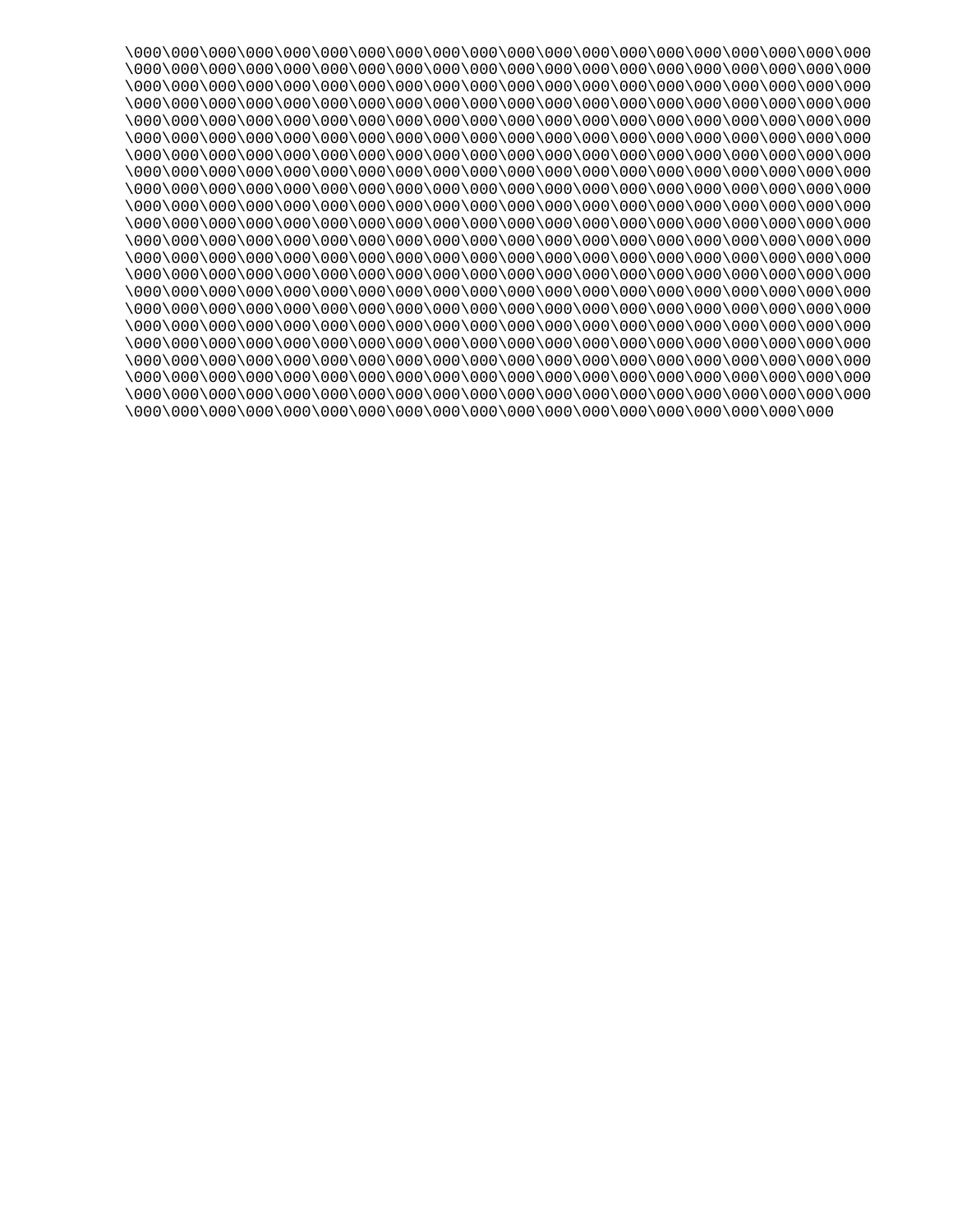| NWG/RFC# 734<br>SUPDUP Display Protocol |       | MRC 07-OCT-77 08:46 41953<br>Page 10                                                                                                                                                                                                                                       |
|-----------------------------------------|-------|----------------------------------------------------------------------------------------------------------------------------------------------------------------------------------------------------------------------------------------------------------------------------|
|                                         |       | OUTPUT -- DISPLAY PROTOCOL (%TD CODES) (continued)                                                                                                                                                                                                                         |
| %TD code                                | Value | Meaning                                                                                                                                                                                                                                                                    |
| %TDDLF                                  | 204   | Clear the character position the cursor is<br>on. The cursor does not move.                                                                                                                                                                                                |
| %TDCRL                                  | 207   | If the cursor is not on the bottom line of<br>the screen, move cursor to the beginning<br>of the next line and clear that line.<br>Ιf<br>the cursor is at the bottom line, scroll<br>up.                                                                                   |
| %TDNOP                                  | 210   | No-op; should be ignored.                                                                                                                                                                                                                                                  |
| %TDORS                                  | 214   | Output reset. This code serves as a data<br>mark for aborting output much as IAC DM<br>does in the ordinary TELNET protocol.                                                                                                                                               |
| %TDQOT                                  | 215   | Quotes the following character. This is<br>used when sending 8-bit codes which are<br>not %TD codes, for instance when loading<br>programs into an intelligent terminal.<br>The following character should be passed<br>through intact to the terminal.                    |
| %TDFS                                   | 216   | Non-destructive forward space. The cursor<br>moves right one position; this code will<br>not be sent at the end of a line.                                                                                                                                                 |
| %TDMV0                                  | 217   | General cursor position code. Followed by<br>two bytes; the new vertical and horizontal<br>positions.                                                                                                                                                                      |
| %TDCLR                                  | 220   | Erase the screen. Home the cursor to the<br>top left hand corner of the screen.                                                                                                                                                                                            |
| %TDBEL                                  | 221   | Generate an audio tone, bell, whatever.                                                                                                                                                                                                                                    |
| %TDILP                                  | 223   | Insert blank lines at the cursor; followed<br>by a byte containing a count of the number<br>of blank lines to insert. The cursor is<br>The line the cursor is on<br>unmoved.<br>and<br>all lines below it move down; lines moved<br>off the bottom of the screen are lost. |
| %TDDLP                                  | 224   | Delete lines at the cursor; followed by a<br>count. The cursor is unmoved. The first<br>line deleted is the one the cursor is on.<br>Lines below those deleted move up. Newly-<br>created lines at the bottom of the screen<br>are blank.                                  |

\000\000\000\000\000\000\000\000\000\000\000\000\000\000\000\000\000\000\000\000 \000\000\000\000\000\000\000\000\000\000\000\000\000\000\000\000\000\000\000\000 \000\000\000\000\000\000\000\000\000\000\000\000\000\000\000\000\000\000\000\000 \000\000\000\000\000\000\000\000\000\000\000\000\000\000\000\000\000\000\000\000 \000\000\000\000\000\000\000\000\000\000\000\000\000\000\000\000\000\000\000\000 \000\000\000\000\000\000\000\000\000\000\000\000\000\000\000\000\000\000\000\000 \000\000\000\000\000\000\000\000\000\000\000\000\000\000\000\000\000\000\000\000 \000\000\000\000\000\000\000\000\000\000\000\000\000\000\000\000\000\000\000\000 \000\000\000\000\000\000\000\000\000\000\000\000\000\000\000\000\000\000\000\000 \000\000\000\000\000\000\000\000\000\000\000\000\000\000\000\000\000\000\000\000 \000\000\000\000\000\000\000\000\000\000\000\000\000\000\000\000\000\000\000\000 \000\000\000\000\000\000\000\000\000\000\000\000\000\000\000\000\000\000\000\000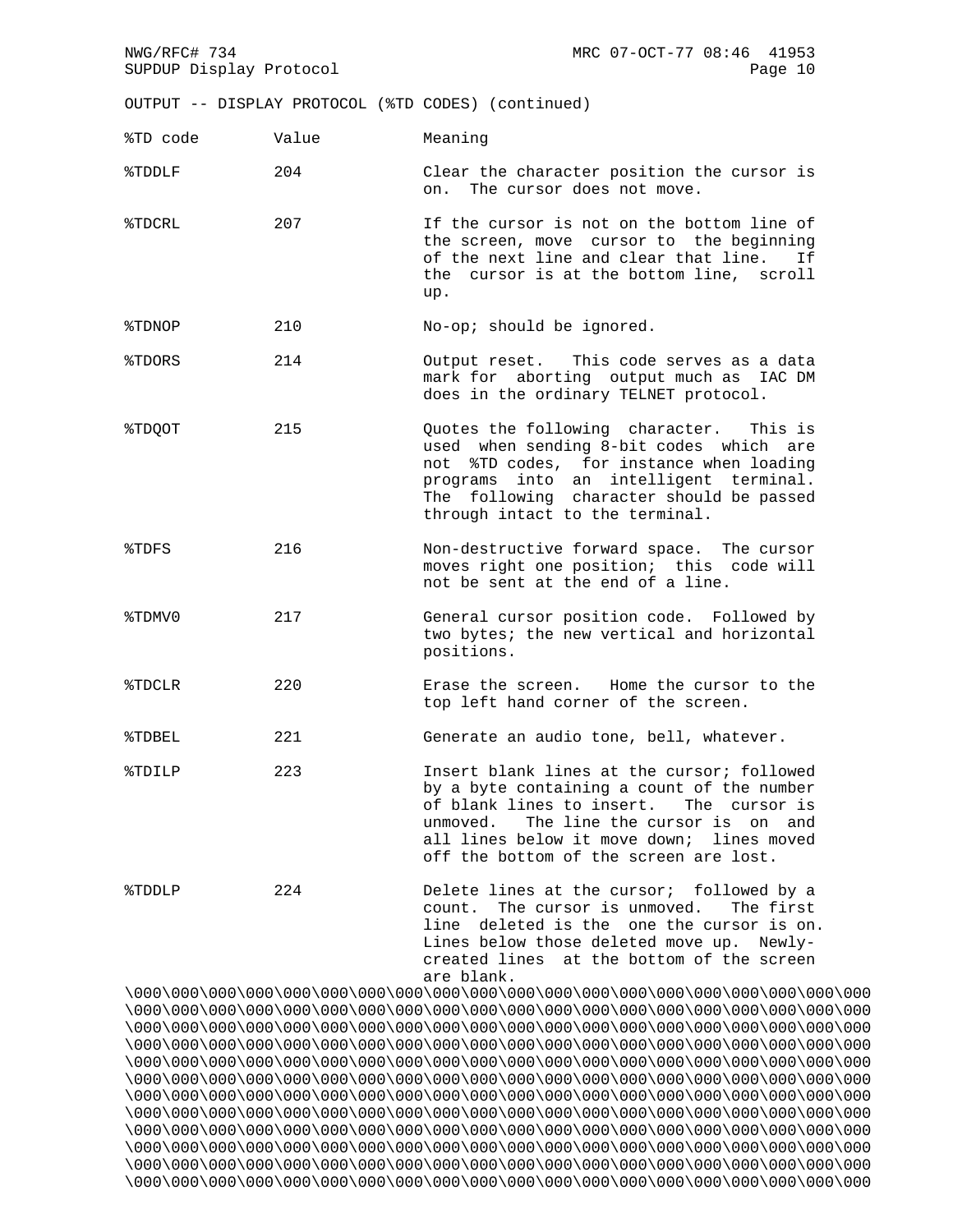\000\000\000\000\000\000\000\000\000\000\000\000\000\000\000\000\000\000\000\000 \000\000\000\000\000\000\000\000\000\000\000\000\000\000\000\000\000\000\000\000 \000\000\000\000\000\000\000\000\000\000\000\000\000\000\000\000\000\000\000\000 \000\000\000\000\000\000\000\000\000\000\000\000\000\000\000\000\000\000\000\000 \000\000\000\000\000\000\000\000\000\000\000\000\000\000\000\000\000\000\000\000 \000\000\000\000\000\000\000\000\000\000\000\000\000\000\000\000\000\000\000\000 \000\000\000\000\000\000\000\000\000\000\000\000\000\000\000\000\000\000\000\000 \000\000\000\000\000\000\000\000\000\000\000\000\000\000\000\000\000\000\000\000 \000\000\000\000\000\000\000\000\000\000\000\000\000\000\000\000\000\000\000\000 \000\000\000\000\000\000\000\000\000\000\000\000\000\000\000\000\000\000\000\000 \000\000\000\000\000\000\000\000\000\000\000\000\000\000\000\000\000\000\000\000 \000\000\000\000\000\000\000\000\000\000\000\000\000\000\000\000\000\000\000\000 \000\000\000\000\000\000\000\000\000\000\000\000\000\000\000\000\000\000\000\000 \000\000\000\000\000\000\000\000\000\000\000\000\000\000\000\000\000\000\000\000 \000\000\000\000\000\000\000\000\000\000\000\000\000\000\000\000\000\000\000\000 \000\000\000\000\000\000\000\000\000\000\000\000\000\000\000\000\000\000\000\000 \000\000\000\000\000\000\000\000\000\000\000\000\000\000\000\000\000\000\000\000 \000\000\000\000\000\000\000\000\000\000\000\000\000\000\000\000\000\000\000\000 \000\000\000\000\000\000\000\000\000\000\000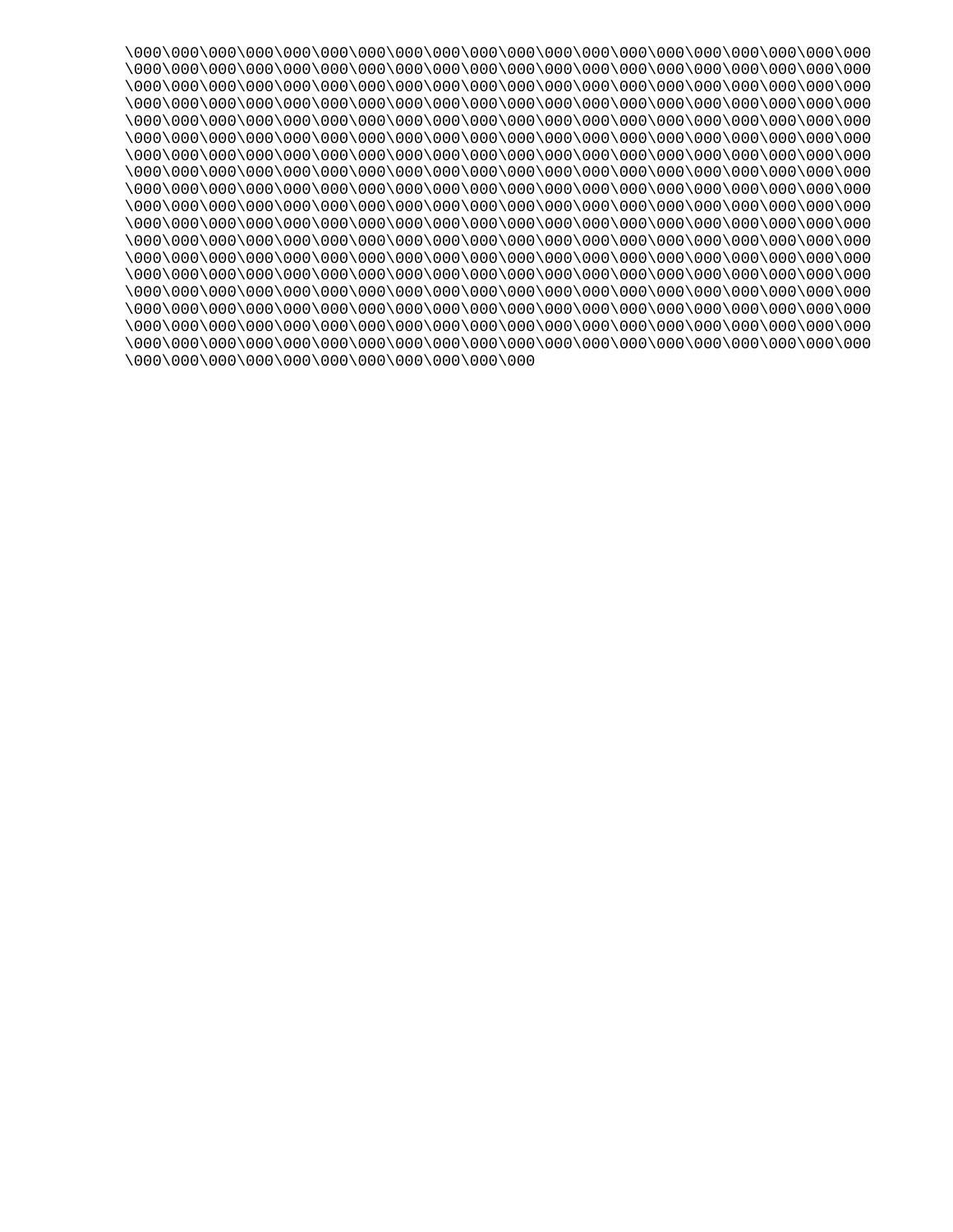NWG/RFC# 734 MRC 07-OCT-77 08:46 41953 SUPDUP Display Protocol and the control of the control of the control of the control of the control of the control of the control of the control of the control of the control of the control of the control of the control of OUTPUT -- DISPLAY PROTOCOL (%TD CODES) (continued) %TD code Value Meaning %TDICP 225 Insert blank character positions at the cursor; followed by a count. The cursor is unmoved. The character the cursor is on and all characters to the right on the current line move to the right; characters moved off the end of the line are lost. %TDDCP 226 Delete characters at the cursor; followed by a count. The cursor is unmoved. The first character deleted is the one the cursor is on. Newly-created characters at the end of the line are blank. %TDBOW 227 Display black characters on white screen. HIGHLY OPTIONAL. %TDRST 230 Reset %TDBOW and such any future options. \000\000\000\000\000\000\000\000\000\000\000\000\000\000\000\000\000\000\000\000 \000\000\000\000\000\000\000\000\000\000\000\000\000\000\000\000\000\000\000\000 \000\000\000\000\000\000\000\000\000\000\000\000\000\000\000\000\000\000\000\000 \000\000\000\000\000\000\000\000\000\000\000\000\000\000\000\000\000\000\000\000 \000\000\000\000\000\000\000\000\000\000\000\000\000\000\000\000\000\000\000\000 \000\000\000\000\000\000\000\000\000\000\000\000\000\000\000\000\000\000\000\000 \000\000\000\000\000\000\000\000\000\000\000\000\000\000\000\000\000\000\000\000 \000\000\000\000\000\000\000\000\000\000\000\000\000\000\000\000\000\000\000\000 \000\000\000\000\000\000\000\000\000\000\000\000\000\000\000\000\000\000\000\000

\000\000\000\000\000\000\000\000\000\000\000\000\000\000\000\000\000\000\000\000 \000\000\000\000\000\000\000\000\000\000\000\000\000\000\000\000\000\000\000\000 \000\000\000\000\000\000\000\000\000\000\000\000\000\000\000\000\000\000\000\000 \000\000\000\000\000\000\000\000\000\000\000\000\000\000\000\000\000\000\000\000 \000\000\000\000\000\000\000\000\000\000\000\000\000\000\000\000\000\000\000\000 \000\000\000\000\000\000\000\000\000\000\000\000\000\000\000\000\000\000\000\000 \000\000\000\000\000\000\000\000\000\000\000\000\000\000\000\000\000\000\000\000 \000\000\000\000\000\000\000\000\000\000\000\000\000\000\000\000\000\000\000\000 \000\000\000\000\000\000\000\000\000\000\000\000\000\000\000\000\000\000\000\000 \000\000\000\000\000\000\000\000\000\000\000\000\000\000\000\000\000\000\000\000 \000\000\000\000\000\000\000\000\000\000\000\000\000\000\000\000\000\000\000\000

\000\000\000\000\000\000\000\000\000\000\000\000\000\000\000\000\000\000\000\000 \000\000\000\000\000\000\000\000\000\000\000\000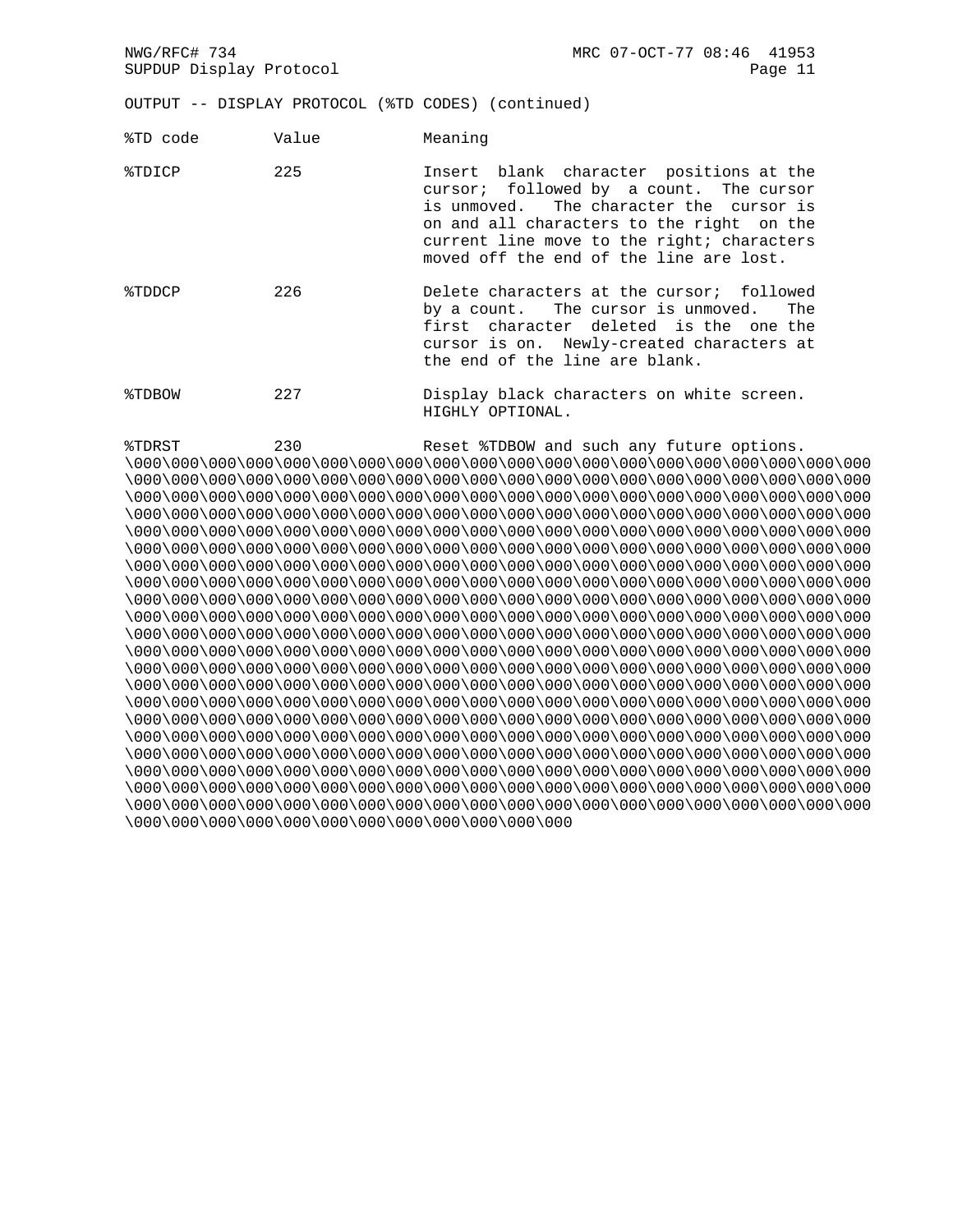## STANFORD/ITS CHARACTER SET

This section describes the extended ASCII character set. It originated with the character set developed at SAIL but was modified for 1968 ASCII.

This character set only applies to terminals with the %TOSAI and %TOFCI bits set in its TTYOPT word. For non-%TOSAI terminals, the standard ASCII printing characters are the only available output characters. For non-%TOFCI terminals, the standard ASCII characters are the only available input characters.

## PRINTING CHARACTERS

The first table describes the printing characters. For output, the 7-bit code is sent (terminal operations are performed by %TD codes). For input, the characters with values 000-037 and 177 must have the %TXTOP bit on to indicate the graphic is intended rather than a function or ASCII control.

Value Character

| 4000                 | centered dot                                                                     |
|----------------------|----------------------------------------------------------------------------------|
| 4001                 | downward arrow                                                                   |
| 4002                 | alpha                                                                            |
| 4003                 | beta                                                                             |
| 4004                 | logical AND                                                                      |
| 4005                 | logical NOT                                                                      |
| 4006                 | epsilon                                                                          |
| 4007                 | pi                                                                               |
| 4010                 | lambda                                                                           |
| 4011                 | qamma                                                                            |
| 4012                 | delta                                                                            |
| 4013                 | uparrow                                                                          |
| 4014                 | plus-minus                                                                       |
| 4015                 | circle-plus                                                                      |
| 4016                 | infinity                                                                         |
| 4017                 | partial delta                                                                    |
| 4020                 | proper subset (left horseshoe)                                                   |
| 4021                 | proper superset (right horseshoe)                                                |
| 4022                 | intersection (up horseshoe)                                                      |
| 4023                 | union (downward horseshoe)                                                       |
| 4024                 | universal quantifer                                                              |
| 4025                 | existential quantifier                                                           |
| 4026                 | circle-X                                                                         |
| 4027                 | double arrow                                                                     |
| 4030                 | left arrow                                                                       |
| 4031                 | right arrow                                                                      |
| 4032                 | not-equal                                                                        |
| 4033                 | lozenge (diamond)                                                                |
| 4034                 | less-than-or-equal                                                               |
| 4035                 | greater-than-or-equal                                                            |
| 4036                 | equivalence                                                                      |
| 4037                 | logical OR                                                                       |
| 0040                 | first standard ASCII character (space)                                           |
| $\ddot{\phantom{0}}$ |                                                                                  |
| 0176                 | last standard ASCII character (tilde)                                            |
| 4177                 | integral                                                                         |
|                      | \000\000\000\000\000\000\000\000\000\000\000\000\000\000\000\000\000\000\000\000 |
|                      | \000\000\000\000\000\000\000\000\000\000\000\000\000\000\000\000\000\000\000\000 |
|                      | \000\000\000\000\000\000\000\000\000\000\000\000\000\000\000\000\000\000\000\000 |
|                      | \000\000\000\000\000\000\000\000\000\000\000\000\000\000\000\000\000\000\000\    |
|                      | \000\000\000\000\000\000\000\000\000\000\000\000\000\000\000\000\000\000\000\    |
|                      | \000\000\000\000\000\000\000\000\000\000\000\000\000\000\000\000\000\000\000\000 |

\000\000\000\000\000\000\000\000\000\000\000\000\000\000\000\000\000\000\000\000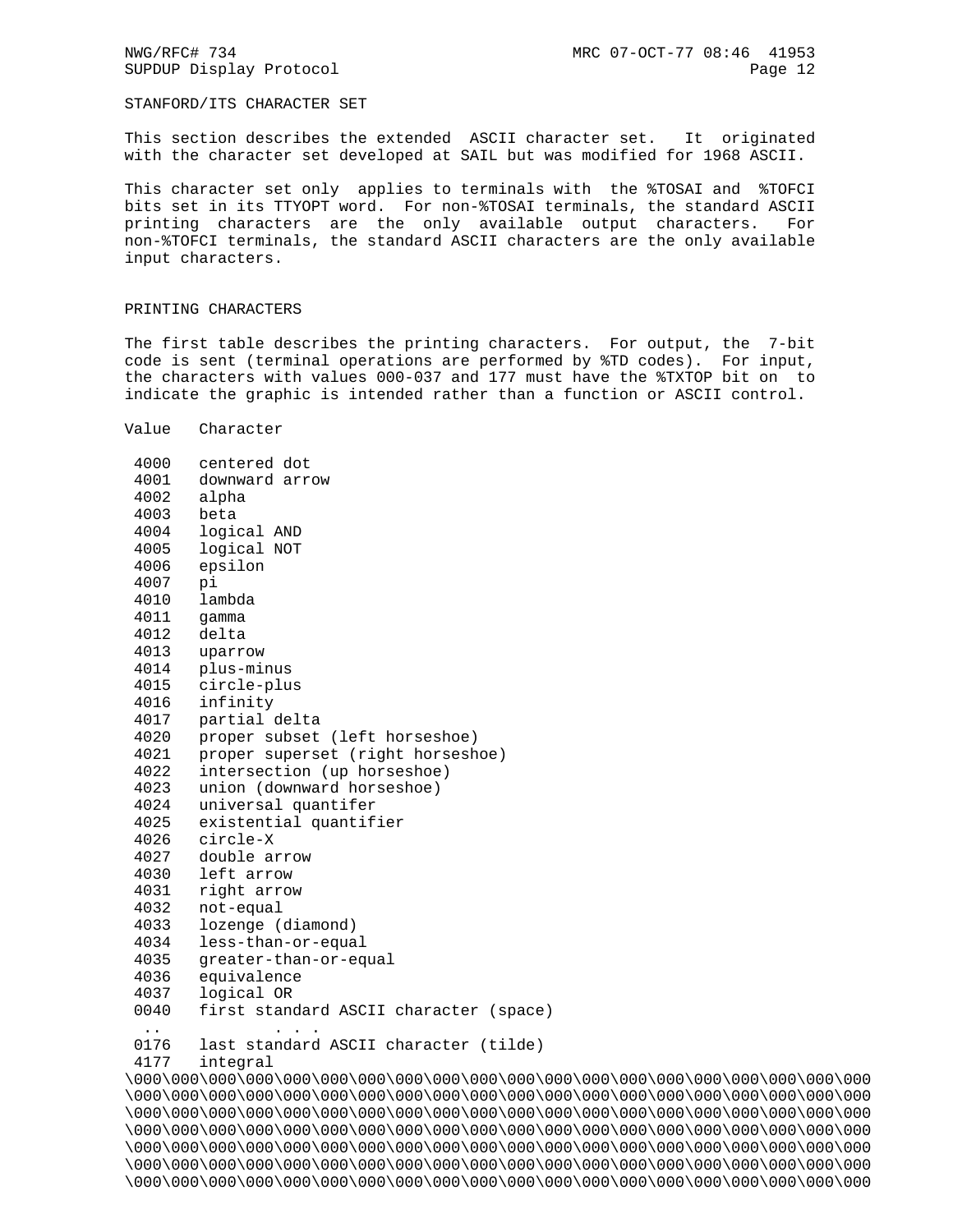\000\000\000\000\000\000\000\000\000\000\000\000\000\000\000\000\000\000\000\000 \000\000\000\000\000\000\000\000\000\000\000\000\000\000\000\000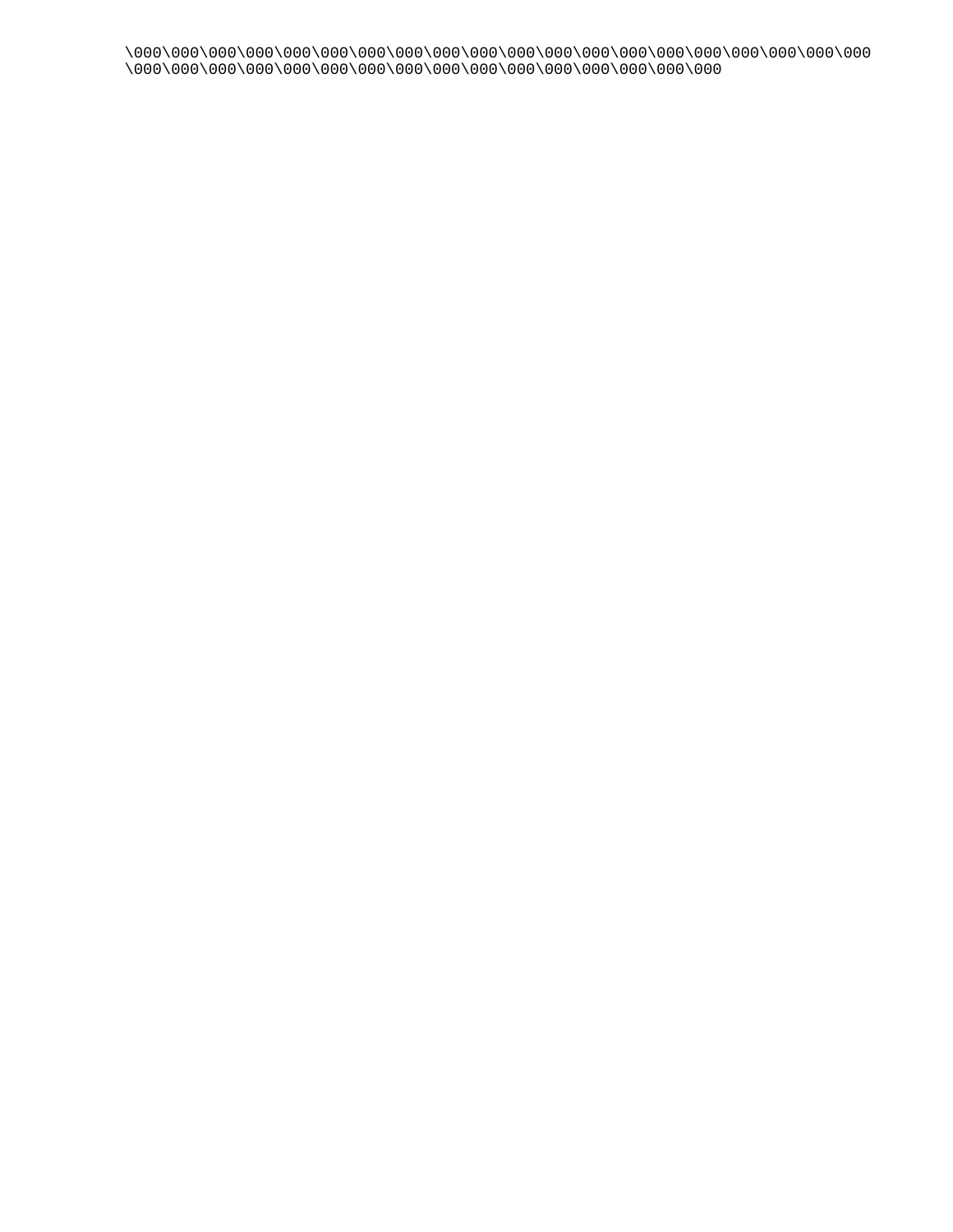STANFORD/ITS CHARACTER SET (continued)

## FUNCTION KEYS AND SPECIAL CHARACTERS

In addition, the following special characters exist for input only. These characters are function keys rather than printing characters; however, some of these characters have some format effect or graphic which they echo as; the host, not the SUPDUP program, handles any such mappings.

| Value | Character    | Usual echo         | Usual Function          |
|-------|--------------|--------------------|-------------------------|
| 0000  | [NULL]       |                    |                         |
| 0010  | [BACK SPACE] |                    | text formatting         |
| 0011  | [TAB]        |                    | text formatting         |
| 0012  | [LINE FEED]  |                    | text formatting         |
| 0013  | [VT]         |                    | text formatting         |
| 0014  | [FORM]       |                    | text formatting         |
| 0015  | [RETURN]     |                    | text formatting         |
| 0032  | [CALL]       | uparrow-Z          | escape to system        |
| 0033  | [ALTMODE]    | lozenge or \$      | special activation      |
| 0037  | [BACK NEXT]  | uparrow-underscore | monitor command prefix  |
| 0177  | [RUBOUT]     |                    | character delete        |
| 4101  | [ESCAPE]     |                    | local terminal command  |
| 4102  | [BREAK]      |                    | local subsystem escape  |
| 4103  | [CLEAR]      |                    |                         |
| 4110  | [HELP]       |                    | requests a help message |
|       |              |                    |                         |

BUCKY BITS

For all input characters, the following "bucky bits" may be added to the character. Their interpretation depends entirely upon the host. <TOP> is not listed here, as it has been considered part of the character in the previous tables.

<CONTROL> is different from ASCII CTRL, however, many programs may request the operating system to map such characters to the ASCII forms (with the <TOP> bit off). In this case <META> is ignored.

Value Key

 2000 Reserved 1000 Reserved 0400 <META> 0200 <CONTROL>

\000\000\000\000\000\000\000\000\000\000\000\000\000\000\000\000\000\000\000\000 \000\000\000\000\000\000\000\000\000\000\000\000\000\000\000\000\000\000\000\000 \000\000\000\000\000\000\000\000\000\000\000\000\000\000\000\000\000\000\000\000 \000\000\000\000\000\000\000\000\000\000\000\000\000\000\000\000\000\000\000\000 \000\000\000\000\000\000\000\000\000\000\000\000\000\000\000\000\000\000\000\000 \000\000\000\000\000\000\000\000\000\000\000\000\000\000\000\000\000\000\000\000 \000\000\000\000\000\000\000\000\000\000\000\000\000\000\000\000\000\000\000\000 \000\000\000\000\000\000\000\000\000\000\000\000\000\000\000\000\000\000\000\000 \000\000\000\000\000\000\000\000\000\000\000\000\000\000\000\000\000\000\000\000 \000\000\000\000\000\000\000\000\000\000\000\000\000\000\000\000\000\000\000\000 \000\000\000\000\000\000\000\000\000\000\000\000\000\000\000\000\000\000\000\000 \000\000\000\000\000\000\000\000\000\000\000\000\000\000\000\000\000\000\000\000 \000\000\000\000\000\000\000\000\000\000\000\000\000\000\000\000\000\000\000\000 \000\000\000\000\000\000\000\000\000\000\000\000\000\000\000\000\000\000\000\000 \000\000\000\000\000\000\000\000